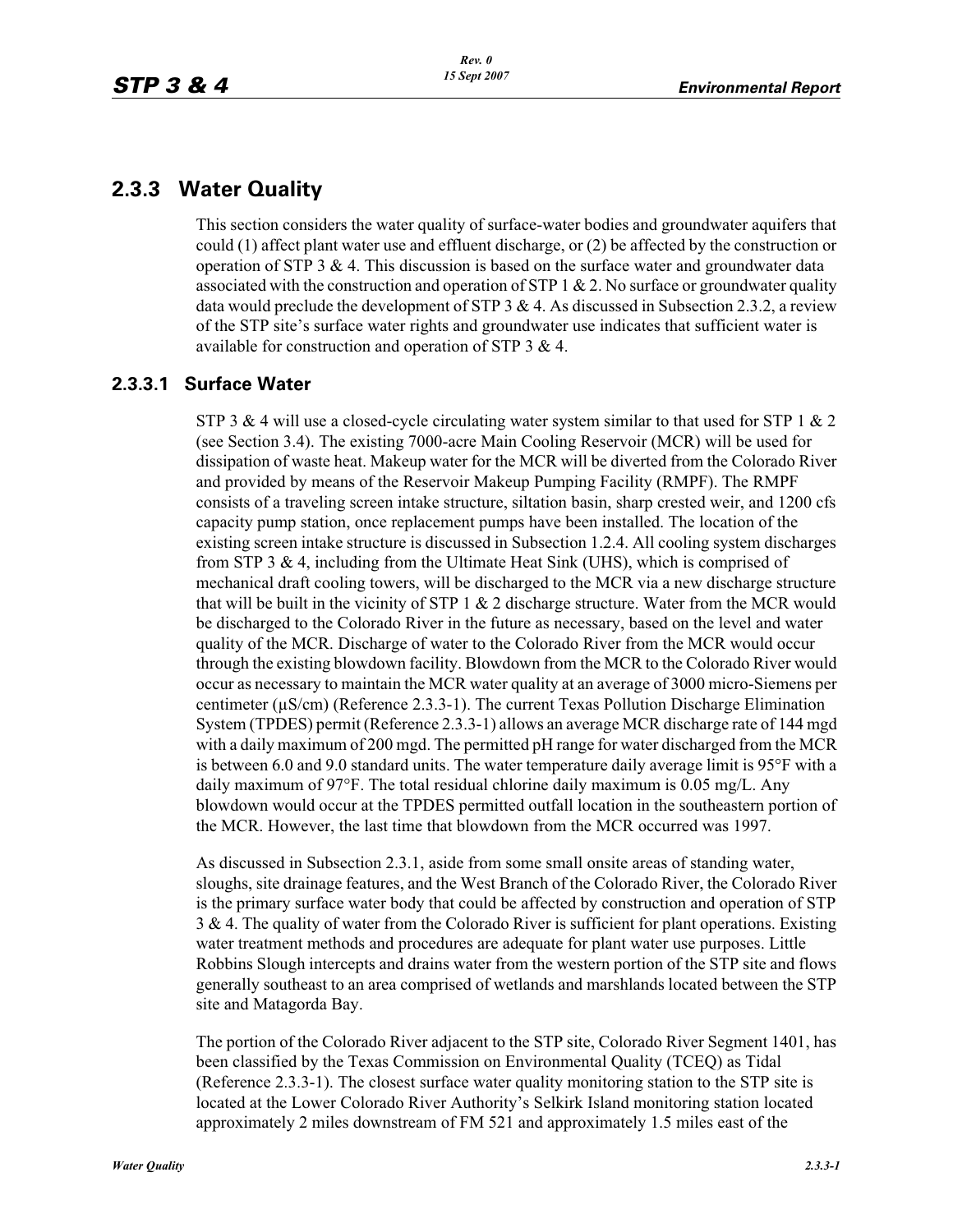southeast portion of the MCR. Water quality data for this station for the period from January 2000 through September 2006 is included in Table 2.3.3-1 (Reference 2.3.3-3). Based on the data available at this location, the water quality is sufficient for plant use and there appears to be no environmental stressors associated with the existing water quality.

Freshwater flow from the Colorado River is important to the health and biological diversity of Matagorda Bay. A consortium of state agencies led by the Lower Colorado River Authority (LCRA) and Texas Parks and Wildlife Department recently selected 25 parts per thousand as the "desired salinity" in the eastern arm of Matagorda Bay, downstream of the mouth of the diverted Colorado River (Reference 2.3.3-4). It was agreed that this level of salinity would provide a "refuge" or "sanctuary" for important finfish and shellfish, particularly the Eastern oyster. In addition, Texas Parks and Wildlife Department designated this eastern arm of Matagorda Bay a finfish and shellfish nursery, making it off limits to commercial fishing and commercial harvesting of oysters. Table 2.3.3-2 shows targeted Colorado River freshwater inflows by month. Computer modeling indicated that an average monthly inflow of 36,000 acre-feet would be required to maintain an average salinity of 25 parts per thousand in the nursery area (Reference 2.3.3-4). As can be seen in the data presented in Section 5.2, STP withdrawal from the Colorado River is not expected to adversely impact achievement of this average monthly inflow rate.

Water quality data, primarily for metals and salts, for two reservoir sampling events performed during 2006 is summarized in Table 2.3.3-3.

Additional surface water sampling at the STP site includes sampling for radionuclides as part of the site's Radiological Environmental Monitoring Program (REMP). Surface water samples from various locations in the vicinity of the site were analyzed for the radionuclides indicated in Table 2.3.3-4 during 2005. The results of the analytical testing indicated that tritium was the only radionuclide that tested above its lower detection limit. Out of the 12 samples tested for tritium, only 4 indicated the presence tritium above detection limits. The sample location with the highest annual mean value was located in the south-southeast portion of the MCR near the blowdown discharge. The remainder of the radionuclides analyzed (40 samples) were not detected above their lower detection limits.

In addition to the sampling locations included in the REMP, there were historical sampling events for tritium at other locations. Water bodies sampled have included the west branch of the Colorado River, Little Robbins Slough, the east branch of Little Robbins Slough, an onsite ditch northeast of the MCR, and the MCR. The tritium data for these water bodies is summarized in Table 2.3.3-5. Sampling results indicate the presence of tritium in all six of the surface water body locations analyzed. Tritium was also detected in pressure relief wells (Table 2.3.3-6) installed within the above grade MCR dike. All measured tritium concentrations were below the U.S. Environmental Protection Agency's primary drinking water standard of 20,000 picoCuries per liter. Since the relief wells discharge to the surface ditches around the dike, the results of the tritium analyses for these wells is considered surface water data.

Segment 1401 water uses support aquatic life, contact recreation, general use, and fish consumption. In 2004, Segment 1401 was assessed as "fully supported" for aquatic life, contact recreation, and for general uses. Fish consumption was not assessed (Reference 2.3.3-2). The draft 2006 water body assessment list shows the segment as not supporting contact recreational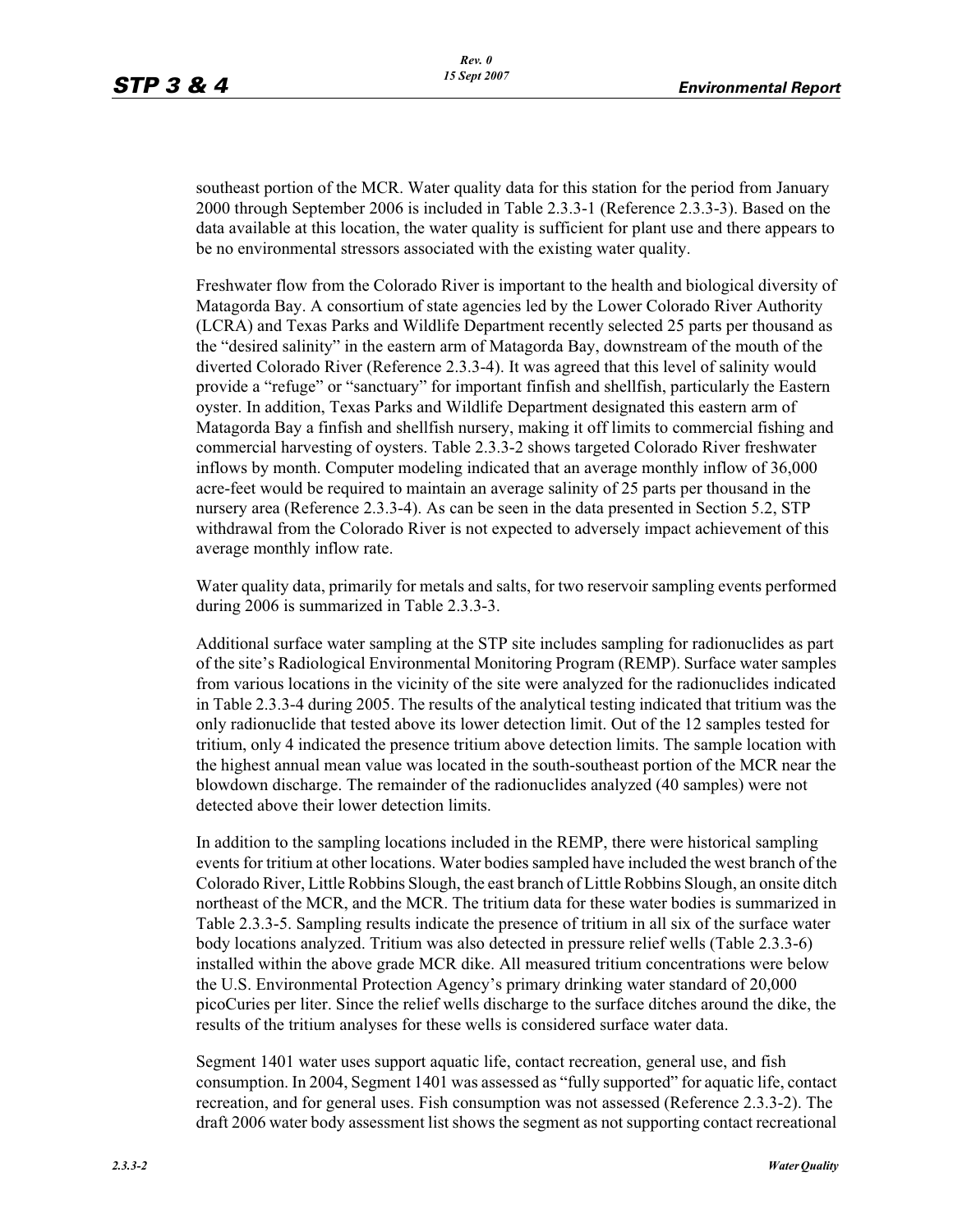use due to the presence of the bacteria *enterococcus* (Reference 2.3.3-5). *Enterococcus* is normally found in human and animal waste (Reference 2.3.3-6). Water quality associated with bacteria generally deteriorates during periods of heavy precipitation. Runoff from livestock producing facilities could carry increased amounts of bacteria which could then be carried to the nearest surface water feature. Heavy rains could also tax wastewater treatment facilities by flooding the systems and flushing water not yet fully treated to surface water features for transport downstream. Since there had been no release of water to the Colorado River from STP 1 & 2 operations, the STP site would not be considered a potential source of the bacteria. However, water pumped from the Colorado River to the MCR could also transport bacteria, which would be removed from the water stream during the water treatment process.

### **2.3.3.2 Groundwater**

Groundwater quality in the Gulf Coast Aquifer generally varies with depth and location. Water quality is good in terms of dissolved solids in the central and northeastern parts of the aquifer where the aquifer contains less than 500 milligrams per liter  $(mg/L)$  of total dissolved solids, but declines to the south where the total dissolved solids range from 1000 to more than 10,000 mg/L (Reference 2.3.3-7). Groundwater becomes more saline in the deeper subsurface and in discharge areas due to the long groundwater residence times and continued reaction with the aquifer minerals (Reference 2.3.3-8). Groundwater salinity is a function of total dissolved solids concentration. The salinity scale is as follows: fresh water (less than 1000 mg/L), slightly saline (1000 to 3000 mg/L) moderately saline (3000 to 10,000 mg/L), very saline (10,000 to 35,000 mg/L), and brine (greater than 35,000 mg/L) (Reference 2.3.3-8).

The aquifer of interest at the STP site is the Chicot Aquifer, which is the most shallow aquifer in the Gulf Coast Aquifer system. At the STP site, underlying aquifers within the Gulf Coast Aquifer System include the Evangeline, Jasper, and Catahoula Aquifers (Reference 2.3.3-8). The upper portion of the Chicot Aquifer is comprised of the Beaumont Formation.

The TCEQ is the entity responsible for protecting the state's groundwater quality. To this end, the TCEQ has implemented a comprehensive statewide groundwater management policy of antidegradation and has instituted a groundwater quality assessment program that maintains a network designed to monitor the ambient groundwater quality of nine major aquifer systems in Texas. One of these nine aquifer systems, the Chicot Aquifer (part of Gulf Coast Aquifer system), underlies the STP site.

Radionuclides, including uranium, radium, and radon gas are naturally occurring within the central and northeastern portion of the Gulf Coast Aquifer, with a high occurrence in the Harris County area located northeast of Matagorda County (Reference 2.3.3-7).

Groundwater quality data from wells within 6 miles (9.6 kilometers) of the STP site located in the same portion of the Chicot Aquifer as the STP site wells are summarized in Table 2.3.3-7. The locations of the wells are indicated on Figure 2.3.2-1.

In 2005, sample analyses on 26 groundwater samples from drinking water wells included in the REMP were analyzed for radionuclides. The results are included in Table 2.3.3-8. The results indicated that Gross Beta was the only radionuclide detected above laboratory detection levels. The control station for the sampling event had higher results than the STP site samples. The location with the highest annual mean Gross Beta concentration was 14 miles (22.4 kilometers)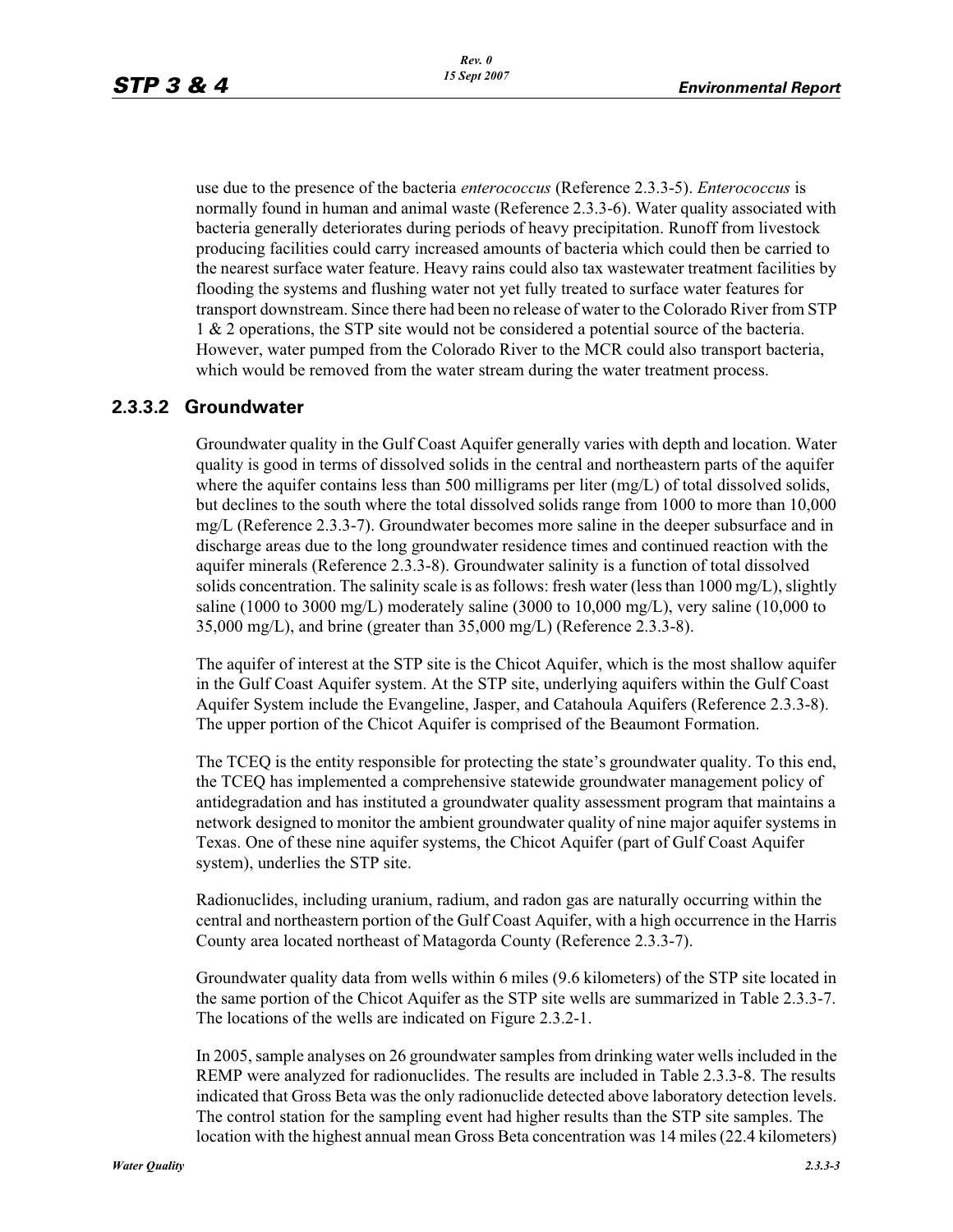north-northeast of STP 1 & 2. The elevated levels reflect natural radioactive material in the well water, activity not related to the STP site operations.

In 2005, sample analyses on six groundwater samples from monitoring wells included in the REMP were analyzed for the radionuclides. The results are included in Table 2.3.3-9 Tritium was the only radionuclide detected above laboratory detection levels. The location with the highest annual mean tritium concentration was directly south of, and adjacent to, the MCR, 3.8 miles south of STP  $1 & 2$ .

In 2006, sample analyses on 16 groundwater samples from monitoring wells included in the REMP were analyzed for tritium. The results, as shown in Table 2.3.3-10, indicated levels above detection limits at only one groundwater sampling location, piezometer well number 435-02. This well is located approximately 700 feet west of the MCR embankment, approximately 2.9 miles (4.6 kilometers) southwest of STP 1 & 2.

### **2.3.3.3 References**

- 2.3.3-1 TCEQ 2005, STP Nuclear Operating Company, TPDES Permit No. 001908000 Renewal. July 21, 2005.
- 2.3.3-2 "Colorado River Basin: 2004 Assessment. Segment 1401," TCEQ (Texas Commission on Environmental Quality), April 14, 2007.
- 2.3.3-3 "Water Quality Data 2000-September 2006," LCRA (Lower Colorado River Authority), 2007. Available at http://waterquality.lcra.org, accessed on June 14, 2007.
- 2.3.3-4 "Matagorda Bay Freshwater Inflow Needs Study," LCRA et al. (Lower Colorado River Authority), TCEQ, Texas Parks and Wildlife, and the Texas Water Development Board, August 2006.
- 2.3.3-5 "Draft 2006 Water Body Assessments by Basin 14 Colorado River Basin," TCEQ 2007b, March 19, 2007. Available at www.tceq.state.tx.us/compliance/ monitoring/water/quality/data/06twqi/06\_list.html.
- 2.3.3-6 MedicineNet 2007, Definition of *Enterococcus*, Available at www.medterms. com/script/main/art.asp?articlekey=20162 accessed on August 8, 2007.
- 2.3.3-7 "Water for Texas," TWDB (Texas Water Development Board) 2007a, Document No. GP-8-1, January 2007.
- 2.3.3-8 "Texas Water Development Board Report 365 Aquifers of the Gulf Coast of Texas," Mace et. al., Mace, Robert E., Sarah C. Davidson, Edward S. Angle, and William F. Mullican, III, February 2006.
- 2.3.3-9 Nalco (Nalco Analytical Resources), 2006a, STPNOC Cooling Water Data, Main Cooling Reservoir. Sampled July 25, 2006. Completed August 3, 2006.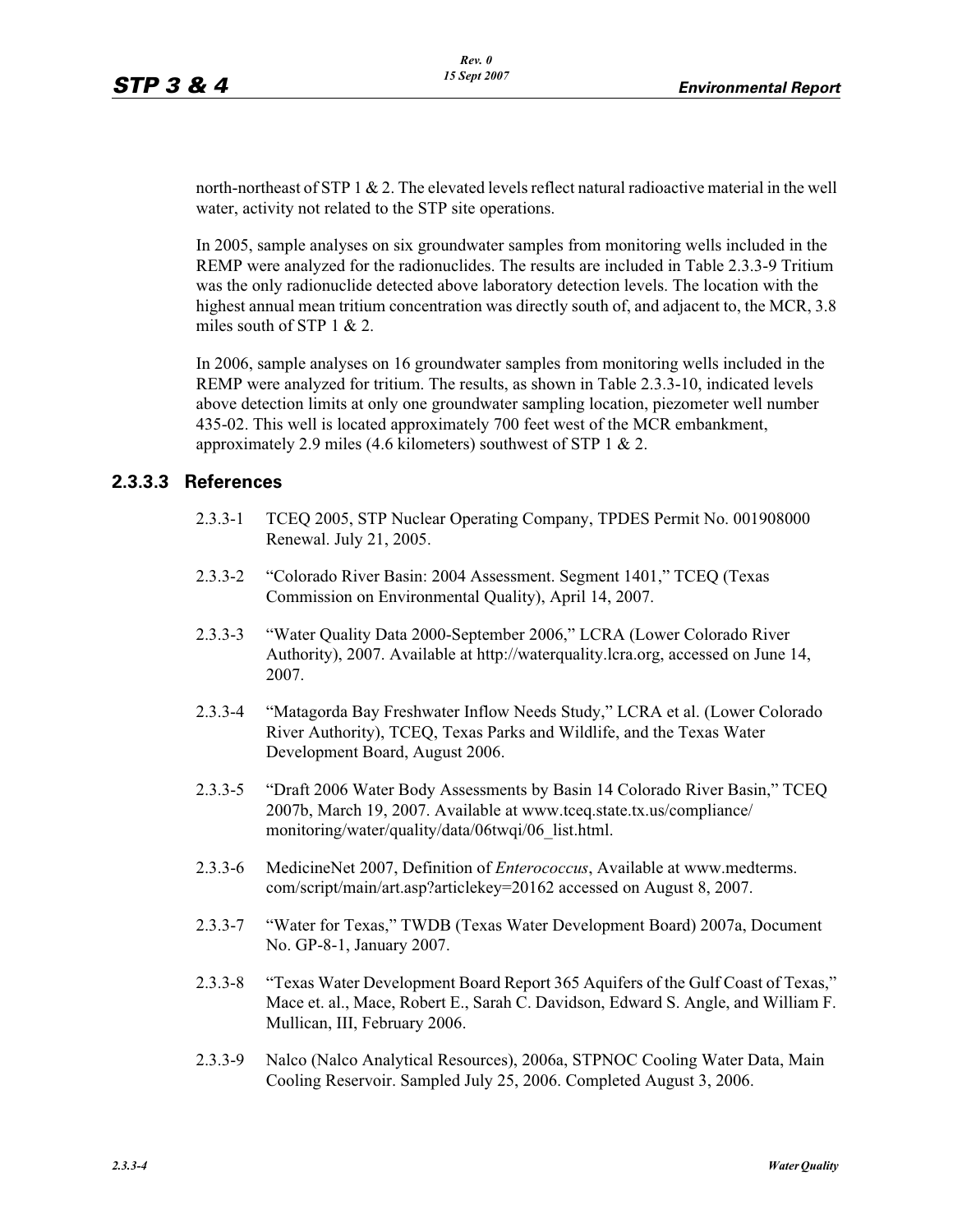- 2.3.3-10 Nalco 2006b, STPNOC Cooling Water Data, Main Cooling Reservoir. Sampled October 17, 2006. Completed October 31, 2006.
- 2.3.3-11 "Ground Water Quality Samples Matagorda County," TWDB, Ground Water Data System, February 6, 2007.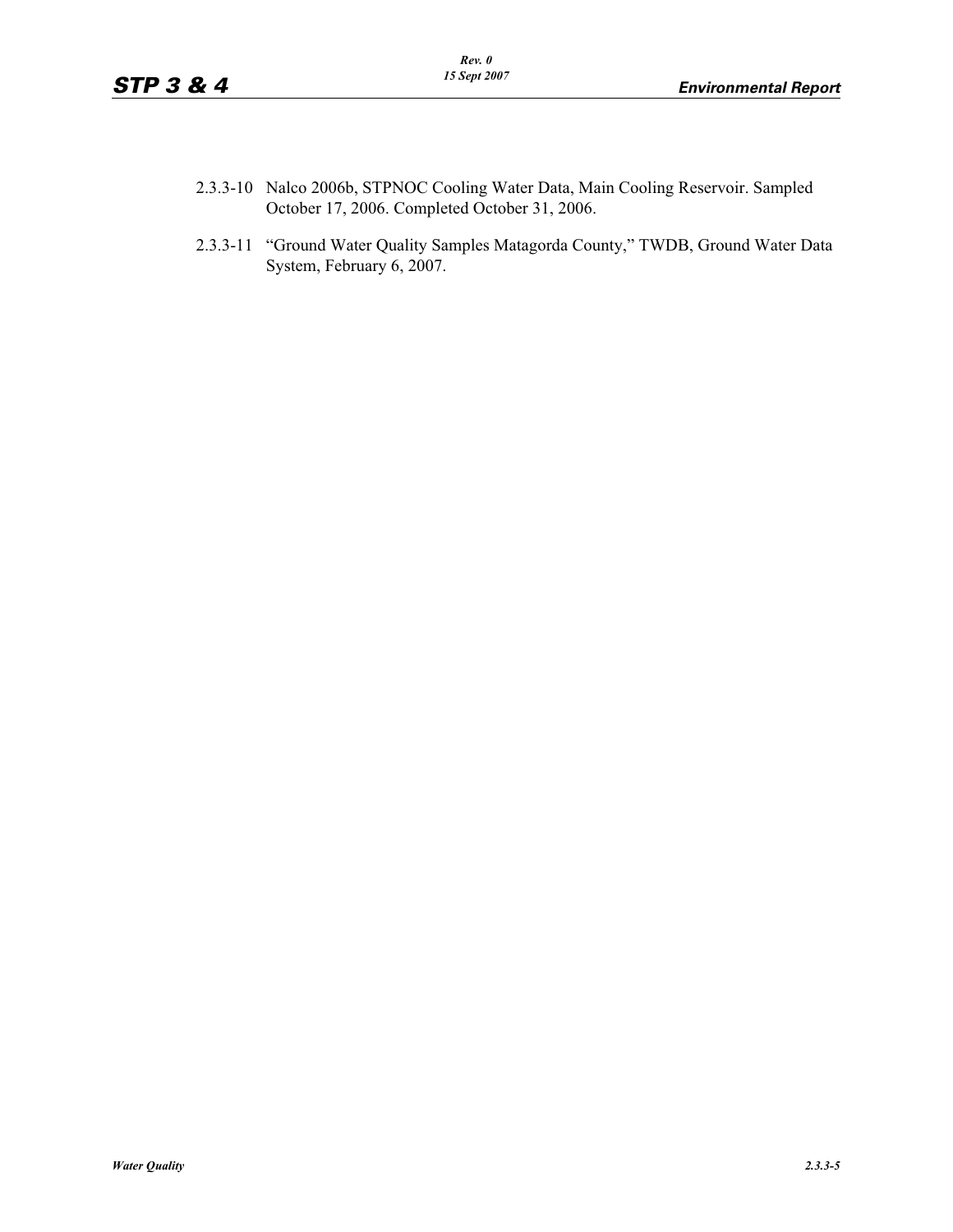L

|                                   | Turbidity<br>DLN                        | No Data          | 7.49          | No Data          | 21.1                  | No Data          | $\frac{3}{2}$ | 10.6       | No Data    | 5.47       | No Data    | 32.1             | No Data       | 127        | No Data    | 47.2             | 25.7       | No Data    | No Data       | 31.6       | No Data    | 199        | No Data    | 85.8             |
|-----------------------------------|-----------------------------------------|------------------|---------------|------------------|-----------------------|------------------|---------------|------------|------------|------------|------------|------------------|---------------|------------|------------|------------------|------------|------------|---------------|------------|------------|------------|------------|------------------|
|                                   | PHEOEHYTTN-A<br>FLR Wet (mg/L)          | 1.41             | No Data       | 0.501            | No Data               | 0.275            | No Data       | 0.18       | 0.266      | No Data    | 0.331      | No Data          | 0.237         | No Data    | 0.255      | No Data          | No Data    | 0.168      | 0.158         | No Data    | 0.408      | No Data    | 0.118      | No Data          |
|                                   | Phosphate<br>(UG/L)<br><b>Total</b>     | No Data          | No Data       | No Data          | No Data               | No Data          | No Data       | No Data    | No Data    | No Data    | No Data    | No Data          | No Data       | No Data    | No Data    | No Data          | No Data    | No Data    | No Data       | No Data    | No Data    | No Data    | No Data    | No Data          |
| -Colorado River at Selkirk Island | (mg/L)<br>ρQ                            | No Data          | No Data       | No Data          | 8.09                  | No Data          | 5.52          | 2.7        | No Data    | 6.12       | No Data    | $\overline{7.1}$ | No Data       | 12.86      | No Data    | 8.94             | 10.15      | No Data    | No Data       | 9.72       | No Data    | 5.41       | No Data    | 9.38             |
| Table 2.3.3-1(a)                  | O-P Diss.<br>(mg/L)                     | 0.2              | No Data       | 0.46             | No Data               | 0.16             | No Data       | 0.06       | 50.07      | No Data    | 50.07      | No Data          | $\frac{1}{2}$ | No Data    | 0.19       | No Data          | No Data    | 0.08       | 0.0754        | No Data    | 0.258      | No Data    | 0.907      | No Data          |
|                                   | (mg/L)<br>TKN                           | 1.85             | No Data       | 0.836            | No Data               | 1.21             | No Data       | 0.713      | 0.946      | No Data    | 0.683      | No Data          | 0.594         | No Data    | 0.434      | No Data          | No Data    | 0.821      | $\frac{6}{1}$ | No Data    | 1.09       | No Data    | 0.489      | No Data          |
| Surface Water Quality Data        | NO <sub>2</sub> /NO <sub>3</sub> (mq/L) | 3.2              | No Data       | 2.12             | Data<br>$\frac{1}{2}$ | 0.02             | No Data       | 50.02      | 0.02       | No Data    | $\sim$     | No Data          | 0.98          | No Data    | 1.22       | No Data          | No Data    | 1.23       | 0.02          | No Data    | 0.707      | No Data    | 0.735      | No Data          |
|                                   | Temperature<br>ၟ                        | No Data          | 18.92         | No Data          | 21.82                 | No Data          | 25.07         | 30.84      | No Data    | 30.72      | No Data    | 24.29            | No Data       | 6.41       | No Data    | 18.67            | 25.82      | No Data    | No Data       | 33         | No Data    | 27.91      | No Data    | 19.15            |
|                                   | Depth<br>(m)                            | $0.\overline{3}$ | $\frac{0}{1}$ | $0.\overline{3}$ | $\frac{0}{1}$         | $0.\overline{3}$ | $\frac{0}{1}$ | 2.2        | 0.33       | 0.5        | 0.33       | $\frac{0}{1}$    | 0.33          | 0.6        | 0.33       | $0.\overline{8}$ | 0.2        | 0.33       | 0.33          | 0.7        | 0.33       | 0.5        | 0.33       | $0.\overline{8}$ |
|                                   | Date                                    | 01/03/2000       | 01/03/2000    | 03/16/2000       | 03/16/2000            | 05/03/2000       | 05/03/2000    | 07/11/2000 | 09/12/2000 | 09/12/2000 | 11/06/2000 | 11/06/2000       | 01/04/2001    | 01/04/2001 | 03/01/2001 | 03/01/2001       | 05/03/2001 | 05/03/2001 | 07/18/2001    | 07/18/2001 | 09/05/2001 | 09/05/2001 | 11/26/2001 | 11/26/2001       |

# *STP 3 & 4 Environmental Report*

*Rev. 0 15 Sept 2007*

*2.3.3-6 Water Quality*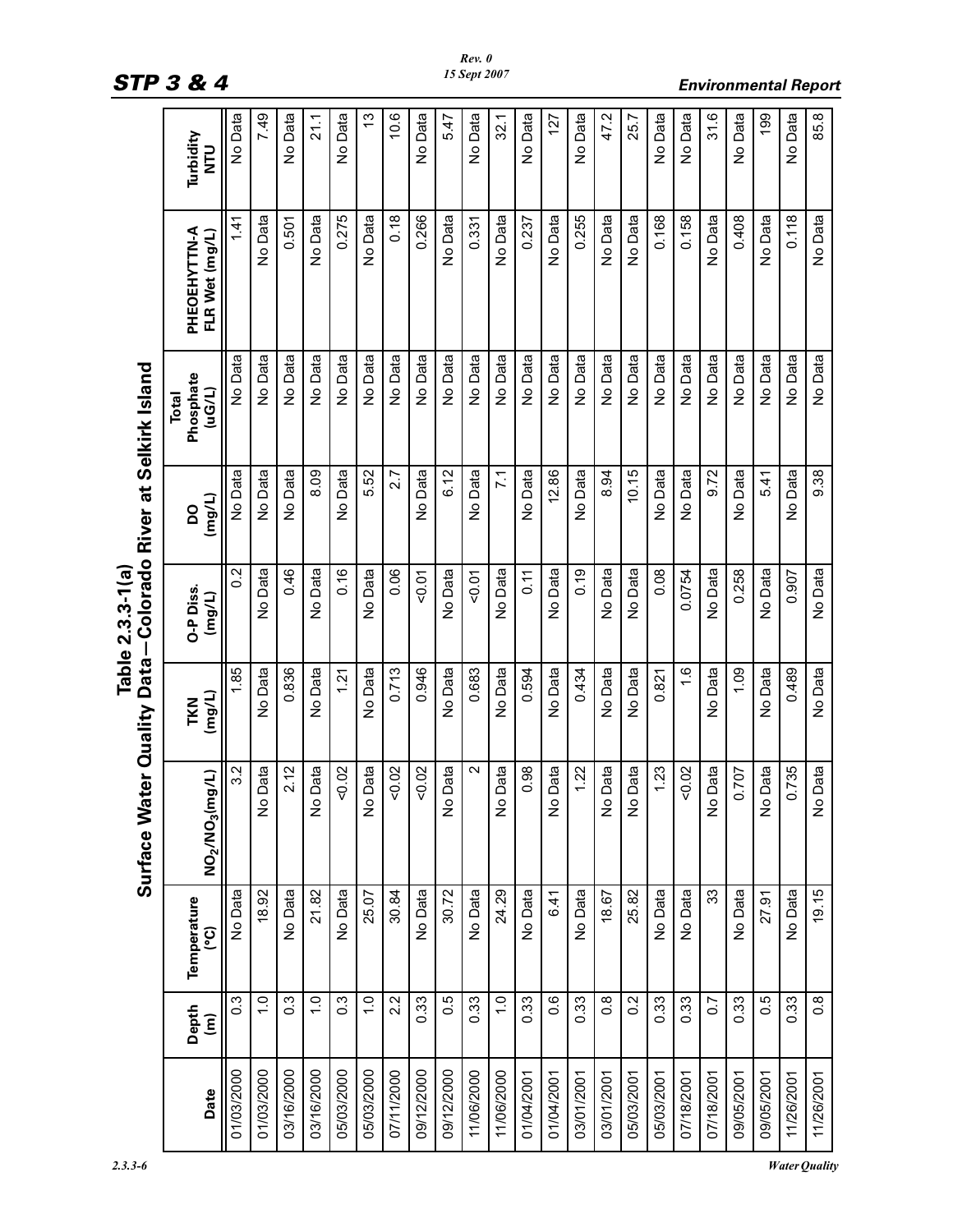| ŏ           |  |
|-------------|--|
|             |  |
| i           |  |
| )ata        |  |
| <u>ุา</u>   |  |
| dlity       |  |
| ⋍           |  |
| 3<br>2      |  |
| ັ           |  |
| <b>lete</b> |  |
|             |  |
|             |  |
|             |  |
| surtace     |  |
|             |  |
|             |  |
|             |  |
|             |  |

|            |                   |                          | villen<br>Surface Water Q | Data            | Table 2.3.3-1(a     |              | Colorado River at Selkirk Island (Continued) |                                |                  |
|------------|-------------------|--------------------------|---------------------------|-----------------|---------------------|--------------|----------------------------------------------|--------------------------------|------------------|
| Date       | Depth<br>(m)      | Temperature<br><u>ုး</u> | NO2/NO3(mg/L)             | (mg/L)<br>TKN   | O-P Diss.<br>(mg/L) | (mg/L)<br>OQ | Phosphate<br>(uG/L)<br>Total                 | PHEOEHYTTN-A<br>FLR Wet (mg/L) | Turbidity<br>DLN |
| 01/16/2002 | 0.33              | No Data                  | 1.25                      | 0.389           | 0.175               | No Data      | No Data                                      | 0.168                          | No Data          |
| 01/16/2002 | 0.5               | 14.35                    | No Data                   | No Data         | No Data             | 10.62        | No Data                                      | No Data                        | 40.7             |
| 03/20/2002 | 0.33              | No Data                  | 1.42                      | 0.49            | 0.08                | No Data      | No Data                                      | 0.28                           | No Data          |
| 03/20/2002 | $\frac{8}{2}$     | 22.15                    | No Data                   | No Data         | No Data             | 8.55         | No Data                                      | No Data                        | 8.52             |
| 05/09/2002 | 0.33              | No Data                  | 0.02                      | $\frac{0}{2}$   | 0.03                | No Data      | No Data                                      | $\overline{c}$                 | No Data          |
| 05/09/2002 | $\frac{8}{2}$     | 29.04                    | No Data                   | No Data         | No Data             | 8.81         | No Data                                      | No Data                        | 7.71             |
| 07/01/2002 | 0.33              | No Data                  | 0.71                      | $\tilde{\cdot}$ | 0.22                | No Data      | No Data                                      | 0.31                           | No Data          |
| 09/09/2002 | 0.33              | No Data                  | 0.19                      | 1.41            | 0.39                | No Data      | No Data                                      | $\overline{0}$ .               | No Data          |
| 09/09/2002 | $0.\overline{6}$  | 26.56                    | No Data                   | No Data         | No Data             | 6.12         | No Data                                      | No Data                        | 41               |
| 09/09/2002 | 2.0               | 26.56                    | No Data                   | No Data         | No Data             | 5.88         | No Data                                      | No Data                        | No Data          |
| 11/05/2002 | $0.\overline{3}$  | 16.16                    | No Data                   | No Data         | No Data             | 9.92         | No Data                                      | No Data                        | 772              |
| 11/05/2002 | 0.33              | No Data                  | 0.25                      | 1.14            | 0.17                | No Data      | No Data                                      | 0.55                           | No Data          |
| 11/05/2002 | $\overline{0}$ .8 | 16.15                    | Data<br>$\frac{1}{2}$     | No Data         | No Data             | 9.53         | No Data                                      | No Data                        | No Data          |
| 01/02/2003 | $0.\overline{3}$  | 14.54                    | 0.77                      | 1.19            | 0.08                | 11.35        | No Data                                      | 0.37                           | 392              |
| 01/02/2003 | $\frac{6}{1}$     | 14.53                    | Data<br>$\frac{1}{2}$     | No Data         | No Data             | 10.46        | No Data                                      | No Data                        | No Data          |
| 03/05/2003 | $0.\overline{3}$  | 12.76                    | 0.76                      | 0.51            | 0.07                | 10.99        | No Data                                      | 0.21                           | 123              |
| 05/07/2003 | $0.\overline{3}$  | 26.99                    | Data<br>$\frac{1}{2}$     | No Data         | No Data             | 7.54         | No Data                                      | No Data                        | 17               |
| 05/07/2003 | 0.33              | No Data                  | 0.14                      | 2.04            | 0.01                | No Data      | No Data                                      | 0.08                           | 0.08             |
| 05/07/2003 | $\tilde{=}$       | 26.91                    | No Data                   | No Data         | No Data             | 7.08         | No Data                                      | No Data                        | No Data          |
| 07/02/2003 | $0.\overline{3}$  | 31.19                    | No Data                   | No Data         | No Data             | 7.57         | No Data                                      | No Data                        | 17               |
| 07/02/2003 | 0.33              | No Data                  | 0.43                      | 0.88            | 0.06                | No Data      | No Data                                      | 0.08                           | No Data          |
| 07/02/2003 | $\frac{2}{1}$     | 30.57                    | Data<br>$\frac{1}{2}$     | No Data         | No Data             | 6.82         | No Data                                      | No Data                        | No Data          |
| 09/30/2003 | 0.33              | 26.89                    | 0.75                      | 0.973           | 0.141               | 12.07        | 13.3                                         | 0.23                           | 18.3             |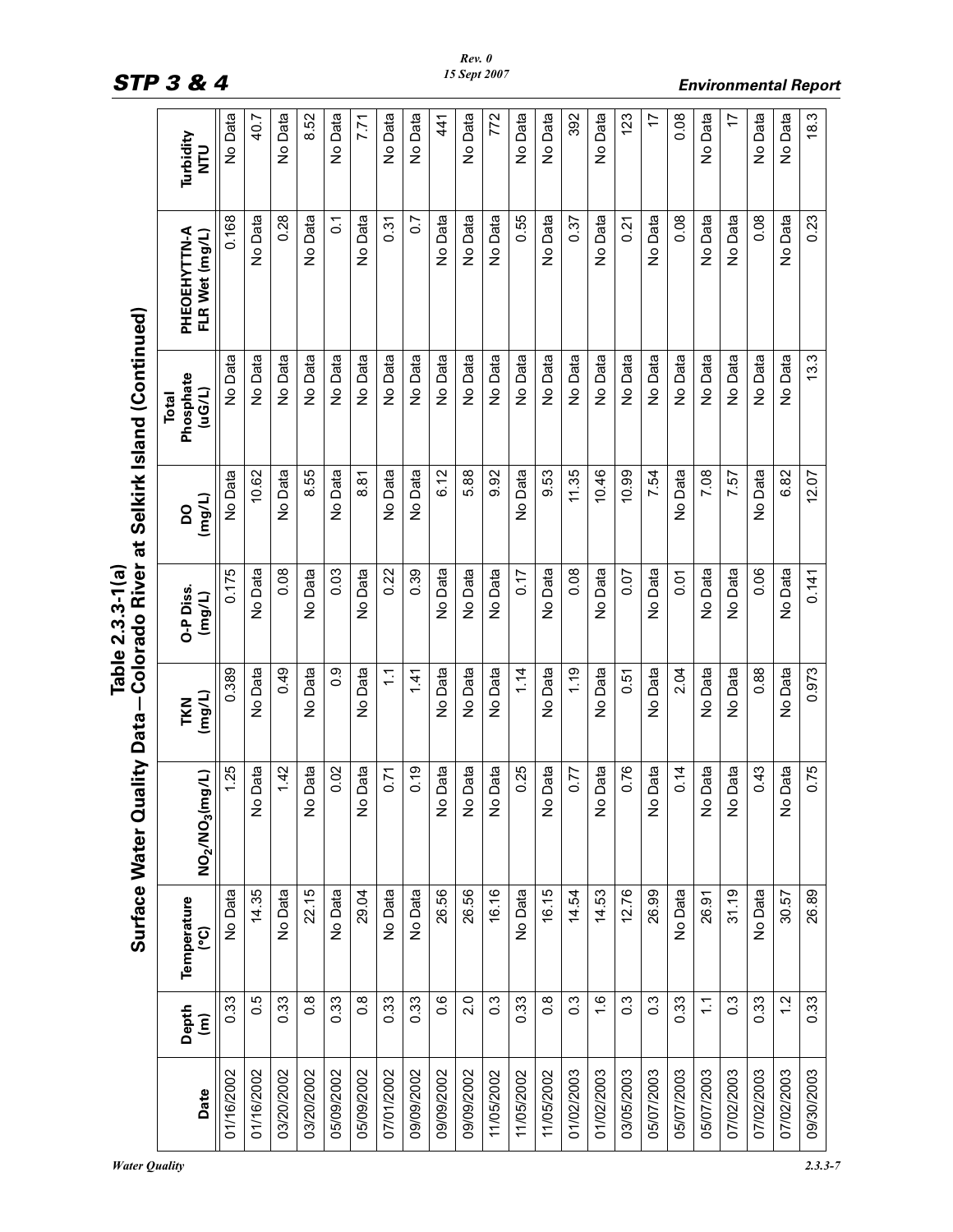|            |                                 |                   | <b>Luality Data</b><br>Surface Water Q |               | Table 2.3.3-1 (a)   |          | Colorado River at Selkirk Island (Continued) |                                |                         |
|------------|---------------------------------|-------------------|----------------------------------------|---------------|---------------------|----------|----------------------------------------------|--------------------------------|-------------------------|
| Date       | Depth<br>$\widehat{\mathsf{E}}$ | Temperature<br>၉၅ | (mg/L)<br><b>NO2/NO3</b>               | TKN<br>(mg/L) | O-P Diss.<br>(mg/L) | Urew)    | Phosphate<br>(uG/L)<br>Total                 | PHEOEHYTTN-A<br>FLR Wet (mg/L) | Turbidity<br><b>NTU</b> |
| 11/03/2003 | 0.33                            | 23.54             | r.                                     | 0.931         | 0.226               | 9.33     | 2.7                                          | 0.25                           | 11.5<br>17              |
| 01/13/2004 | 0.33                            | 14.33             | 2.08                                   | 0.526         | 0.326               | 10.79    | $\frac{2}{1}$                                | 0.34                           | 18.3                    |
| 03/09/2004 | 0.33                            | 20.78             | 1.13                                   | 0.849         | 0.236               | <u>ွ</u> | $\frac{5}{1}$                                | 0.23                           | ও<br>ਨ                  |
| 05/04/2004 | 0.34                            | 21.1              | 1.49                                   | 0.764         | 0.271               | 8.44     | $\frac{0}{1}$                                | 0.39                           | 158.0                   |
| 07/13/2004 | 0.32                            | 30.51             | 0.27                                   | 0.748         | 0.054               | 11.26    | 6.2                                          | 0.117                          | 22.0                    |
| 07/13/2004 | $\frac{2}{1}$                   | 30.23             | <b>No Data</b>                         | No Data       | No Data             | 10.13    | No Data                                      | No Data                        | No Data                 |
| 09/14/2004 | 0.33                            | 29.88             | 50.02                                  | 1.01          | 0.054               | 9.77     | 5.9                                          | 0.125                          | $\frac{0}{2}$           |
| 09/14/2004 | 1.26                            | 29.19             | <b>No Data</b>                         | No Data       | No Data             | 5.69     | No Data                                      | No Data                        | No Data                 |
| 11/10/2004 | 0.33                            | 21.34             | 1.633                                  | 0.72          | 0.225               | 8.92     | $-3.0$                                       | 0.287                          | 58.9                    |
| 11/10/2004 | 0.88                            | 21.2              | <b>No Data</b>                         | No Data       | No Data             | 8.83     | No Data                                      | No Data                        | No Data                 |
| 01/06/2005 | $0.\overline{3}$                | 19.22             | 1.157                                  | 0.294         | 0.099               | 9.21     | 5.2                                          | 0.129                          | No Data                 |
| 03/01/2005 | $0.\overline{3}$                | 17.58             | 1.922                                  | 0.661         | 0.146               | 9.67     | 3.0                                          | 0.287                          | 84.8                    |
| 05/10/2005 | $0.\overline{3}$                | 23.44             | 0.1532                                 | 1.09          | 50.04               | 5.73     | 8.3                                          | 0.068                          | 39.4                    |
| 07/05/2005 | $0.\overline{3}$                | 32.79             | 50.02                                  | 0.704         | 50.04               | 8.43     | 4.7                                          | 0.178                          | 15.5                    |
| 09/01/2005 | 0.33                            | 31.82             | 50.02                                  | 1.07          | 50.04               | 5.41     | No Data                                      | 0.671                          | 7.59                    |
| 11/01/2005 | $\frac{3}{2}$                   | 20.27             | 1.5167                                 | 0.6936        | 0.112               | 9.29     | No Data                                      | 0.1886                         | 8.79                    |
| 01/10/2006 | $0.\overline{3}$                | 15.73             | 3.299                                  | 0.7941        | 0.296               | 10.25    | No Data                                      | 0.3105                         | 8.43                    |
| 03/06/2006 | 0.33                            | 21.58             | 2.0476                                 | 1.2867        | 0.376               | 12.2     | No Data                                      | 0.3163                         | 15.3                    |
| 05/17/2006 | 0.33                            | 25.4              | 1.0557                                 | 0.5182        | 0.176               | 7.44     | No Data                                      | 0.228                          | $\frac{0}{6}$           |
| 07/17/2006 | $0.\overline{3}$                | 33.41             | $\frac{3}{2}$                          | 0.604         | 0.194               | 9.16     | No Data                                      | 0.277                          | $\frac{8}{2}$           |
| 09/13/2006 | $\frac{3}{2}$                   | 28.97             | 0.16                                   | 1.62          | 0.064               | 6.27     | No Data                                      | 0.221                          | $\frac{4.8}{4}$         |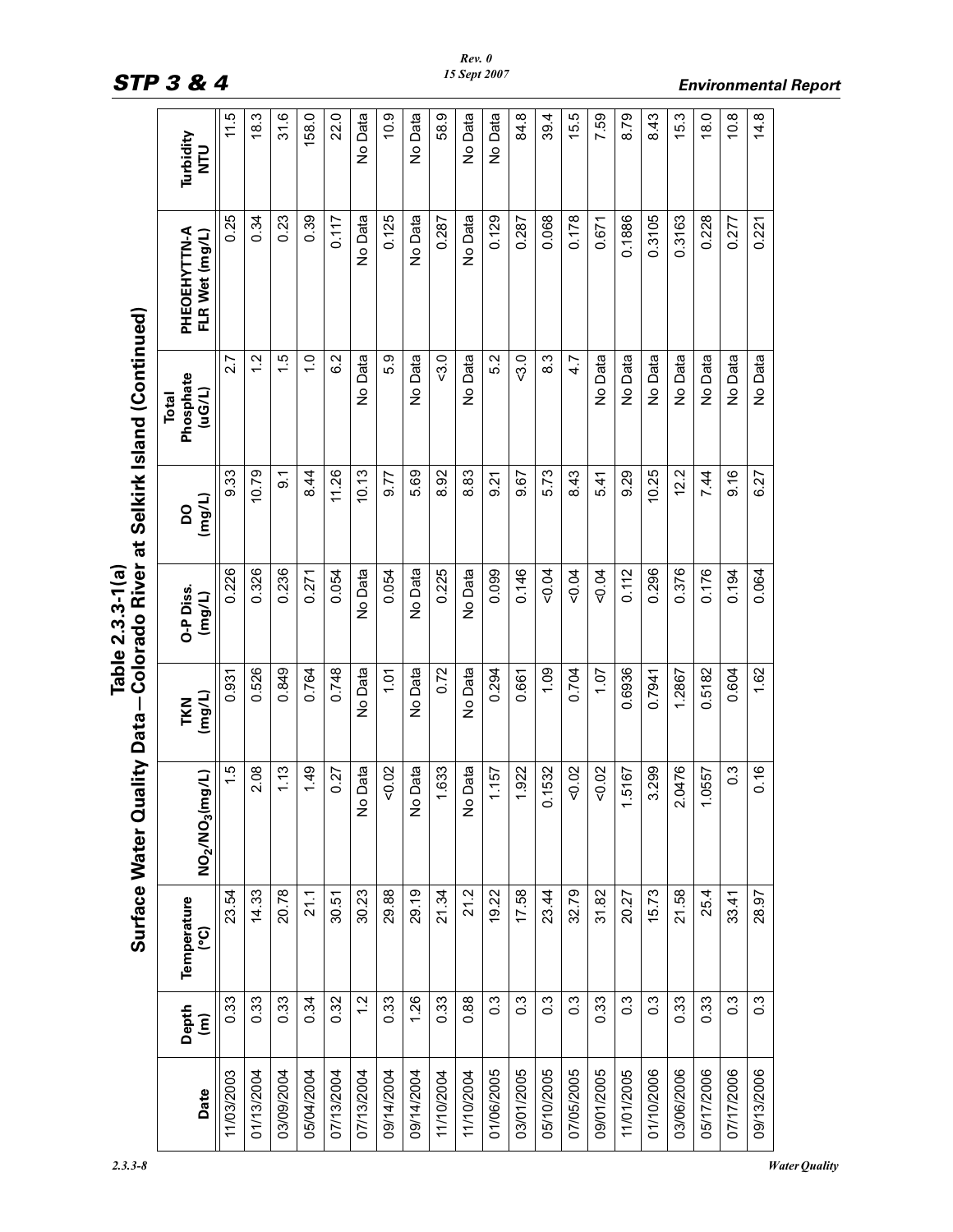|             |              |            |                 |                       |                         | <b>Enterococcus</b> |
|-------------|--------------|------------|-----------------|-----------------------|-------------------------|---------------------|
|             | <b>Depth</b> | <b>TOC</b> | <b>Chloride</b> | Chlorophyll-A-        | E. Coli                 | <b>IDEXX</b>        |
| <b>Date</b> | (m)          | (mg/L)     | mg/L)           | <b>Phyto CHFLuG/L</b> | $(\# / 100 \text{ ml})$ | (MPN/100/ml)        |
| 01/03/2000  | 0.3          | 2.03       | 2,290           | No Data               | 49                      | No Data             |
| 03/16/2000  | 0.3          | 3.21       | 1,200           | No Data               | 128                     | No Data             |
| 05/03/2000  | 0.3          | 3.14       | 2,380           | No Data               | 300                     | No Data             |
| 07/11/2000  | 2.2          | 2.09       | 4,690           | No Data               | $\overline{7}$          | No Data             |
| 09/12/2000  | 0.33         | 1.74       | 12,400          | No Data               | $\mathbf{1}$            | No Data             |
| 11/06/2000  | 0.33         | 2.1        | 3,040           | No Data               | 600                     | No Data             |
| 01/04/2001  | 0.33         | 4.92       | 32.2            | No Data               | 80                      | No Data             |
| 03/01/2001  | 0.33         | 3.61       | 45.5            | No Data               | 49                      | No Data             |
| 05/03/2001  | 0.33         | 3.59       | 408             | No Data               | 9                       | No Data             |
| 07/18/2001  | 0.33         | 4.14       | 1,530           | No Data               | 142                     | No Data             |
| 09/05/2001  | 0.33         | 7.28       | 14.5            | No Data               | 300                     | 1,400               |
| 11/26/2001  | 0.33         | 3.52       | 35.6            | No Data               | No Data                 | 209                 |
| 01/16/2002  | 0.33         | 3.47       | 37.9            | No Data               | No Data                 | 16.6                |
| 03/20/2002  | 0.33         | 2.62       | 783             | No Data               | No Data                 | 30                  |
| 05/09/2002  | 0.33         | 2.68       | 1,210           | No Data               | No Data                 | No Data             |
| 07/01/2002  | 0.33         | 4.74       | 39              | No Data               | No Data                 | 240                 |
| 09/09/2002  | 0.33         | 7.08       | 18.1            | No Data               | No Data                 | 7,700               |
| 11/05/2002  | 0.33         | 4.7        | 6.21            | No Data               | No Data                 | 1,900               |
| 01/02/2003  | 0.3          | 6.22       | 26.4            | No Data               | No Data                 | 450                 |
| 03/05/2003  | 0.3          | 4          | 31.4            | No Data               | No Data                 | 19                  |
| 05/07/2003  | 0.33         | 3.41       | 401             | No Data               | No Data                 | 34                  |
| 07/02/2003  | 0.33         | 2.59       | 687             | No Data               | No Data                 | 33                  |
| 09/30/2003  | 033          | 4.55       | 348             | 57                    | No Data                 | 4                   |
| 11/03/2003  | 0.33         | 3.22       | 354             | 14.9                  | No Data                 | 41                  |
| 01/13/2004  | 0.33         | 2.6        | 1,190           | 7.2                   | No Data                 | 61                  |
| 03/09/2004  | 0.33         | 5.5        | 110             | 8.2                   | No Data                 | 180                 |
| 05/04/2004  | 0.34         | 6.2        | 20.3            | 3.5                   | No Data                 | 240                 |
| 07/13/2004  | 0.32         | 4.2        | 33.9            | 26.3                  | No Data                 | 540                 |
| 09/14/2004  | 0.33         | 2.6        | 2,060           | 26.1                  | No Data                 | 160                 |
| 11/10/2004  | 0.33         | 5.88       | 93.2            | 5.7                   | No Data                 | 1,600               |
| 01/06/2005  | 0.3          | 2.74       | 37.9            | 18.7                  | No Data                 | No Data             |
| 03/01/2005  | 0.3          | 4.92       | 30.8            | $5$                   | No Data                 | 87                  |
| 05/10/2005  | 0.3          | 3          | 267             | 32.7                  | No Data                 | $10$                |
| 07/05/2005  | 0.3          | 3.53       | 343             | 21                    | No Data                 | 10                  |
| 09/01/2005  | 0.33         | 2.89       | 4,450           | No Data               | No Data                 | 20                  |
| 11/01/2005  | 0.3          | 2.025      | 1,277.96        | No Data               | No Data                 | 10                  |
| 01/10/2006  | 0.3          | 3.527      | 969.356         | No Data               | No Data                 | $\mathbf{1}$        |
| 03/06/2006  | 0.33         | 2.694      | 1,122.32        | No Data               | No Data                 | 10                  |
| 05/17/2006  | 0.33         | 3.353      | 1,289.32        | No Data               | No Data                 | 31                  |
| 07/17/2006  | 0.3          | 4.3        | 203             | No Data               | No Data                 | 10                  |
| 09/13/2006  | 0.3          | 3.65       | 2,160           | No Data               | No Data                 | 82                  |

### **Table 2.3.3-1(b) Surface Water Quality Data—Colorado River at Selkirk Island**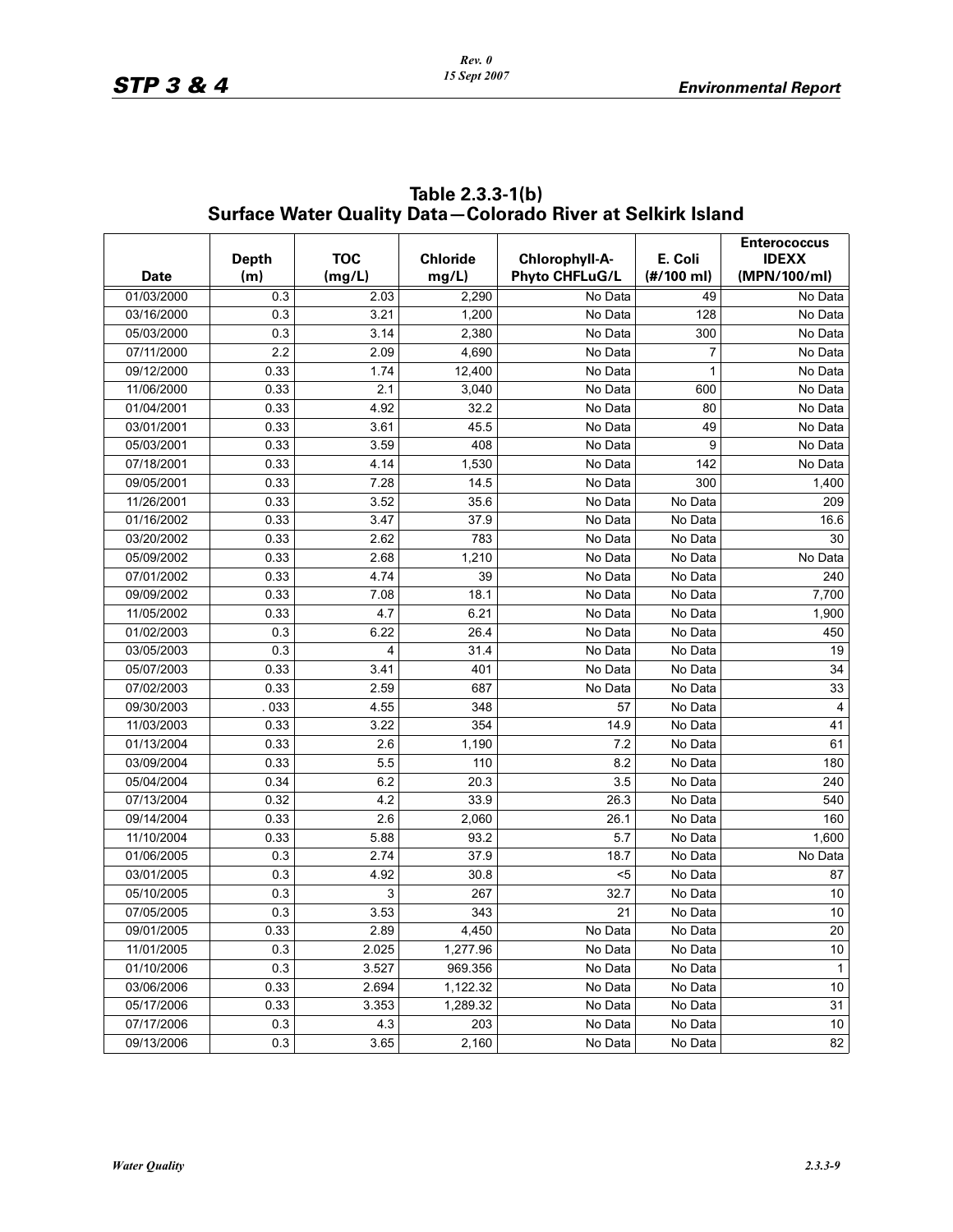|             |                     | <b>Surface Water Quality Data-Colorado River at Selkirk Island (Continued)</b> |                                                    |                                                   |
|-------------|---------------------|--------------------------------------------------------------------------------|----------------------------------------------------|---------------------------------------------------|
| <b>Date</b> | <b>Depth</b><br>(m) | <b>Total Alkalinity</b><br>CaCo <sub>3</sub><br>(mg/L)                         | <b>Chlorophyll-A</b><br><b>Corrected</b><br>(ug/L) | <b>Fecal Coli</b><br><b>MFM-FCBR</b><br>(H/100ml) |
| 01/03/2000  | 0.3                 | 222                                                                            | $\overline{21}$                                    | 64                                                |
| 03/16/2000  | 0.3                 | 188                                                                            | 6.6                                                | 168                                               |
| 05/03/2000  | 0.3                 | 163                                                                            | 10.9                                               | 700                                               |
| 07/11/2000  | 2.2                 | 162                                                                            | 4.8                                                | 6                                                 |
| 09/12/2000  | 0.33                | 158                                                                            | 15.8                                               | $\overline{2}$                                    |
| 11/06/2000  | 0.33                | 134                                                                            | 3.7                                                | 600                                               |
| 01/04/2001  | 0.33                | 137                                                                            | 0.9                                                | 112                                               |
| 03/01/2001  | 0.33                | 152                                                                            | 2.51                                               | 132                                               |
| 05/03/2001  | 0.33                | 182                                                                            | 21.9                                               | 8                                                 |
| 07/18/2001  | 0.33                | 165                                                                            | 19.2                                               | 400                                               |
| 09/05/2001  | 0.33                | 94.1                                                                           |                                                    | No Data                                           |
| 11/26/2001  | 0.33                | 176                                                                            | 0.836                                              | No Data                                           |
| 01/16/2002  | 0.33                | 189                                                                            | 6.48                                               | No Data                                           |
| 03/20/2002  | 0.33                | 224                                                                            | 15.6                                               | No Data                                           |
| 05/09/2002  | 0.33                | 148                                                                            | 18                                                 | No Data                                           |
| 07/01/2002  | 0.33                | 108                                                                            | 7.5                                                | No Data                                           |
| 09/09/2002  | 0.33                | 81                                                                             | 12.9                                               | No Data                                           |
| 11/05/2002  | 0.33                | 75                                                                             | 1.3                                                | No Data                                           |
| 01/02/2003  | 0.3                 | 151                                                                            | 5.4                                                | No Data                                           |
| 03/05/2003  | 0.3                 | 184                                                                            | 9.1                                                | No Data                                           |
| 05/07/2003  | 0.33                | 183                                                                            | 27.6                                               | No Data                                           |
| 07/02/2003  | 0.33                | 167                                                                            | 16.7                                               | No Data                                           |
| 09/30/2003  | 0.33                | 166                                                                            | No Data                                            | No Data                                           |
| 11/03/2003  | 0.33                | 203                                                                            | No Data                                            | No Data                                           |
| 01/13/2004  | 0.33                | 205                                                                            | No Data                                            | No Data                                           |
| 03/09/2004  | 0.33                | 136                                                                            | No Data                                            | No Data                                           |
| 05/04/2004  | 0.34                | 94                                                                             | No Data                                            | No Data                                           |
| 07/13/2004  | 0.32                | 183                                                                            | No Data                                            | No Data                                           |
| 09/14/2004  | 0.33                | 182                                                                            | No Data                                            | No Data                                           |
| 11/10/2004  | 0.33                | 133                                                                            | No Data                                            | No Data                                           |
| 01/06/2005  | 0.3                 | 218                                                                            | No Data                                            | No Data                                           |
| 03/01/2005  | 0.3                 | 162                                                                            | No Data                                            | No Data                                           |
| 05/10/2005  | 0.3                 | 176                                                                            | No Data                                            | No Data                                           |
| 07/05/2005  | 0.3                 | 160                                                                            | No Data                                            | No Data                                           |
| 09/01/2005  | 0.33                | 171                                                                            | No Data                                            | No Data                                           |
| 11/01/2005  | 0.3                 | 223.1                                                                          | 5.9808                                             | No Data                                           |
| 01/10/2006  | 0.3                 | 235.3                                                                          | 5.72448                                            | No Data                                           |
| 03/06/2006  | 0.33                | 215                                                                            | 24.6153                                            | No Data                                           |
| 05/17/2006  | 0.33                | 118.7                                                                          | 6.94093                                            | No Data                                           |
| 07/17/2006  | 0.3                 | 160                                                                            | 18.8                                               | No Data                                           |
| 09/13/2006  | 0.3                 | 170                                                                            | 15.2                                               | No Data                                           |

**Table 2.3.3-1(b) Surface Water Quality Data—Colorado River at Selkirk Island (Continued)**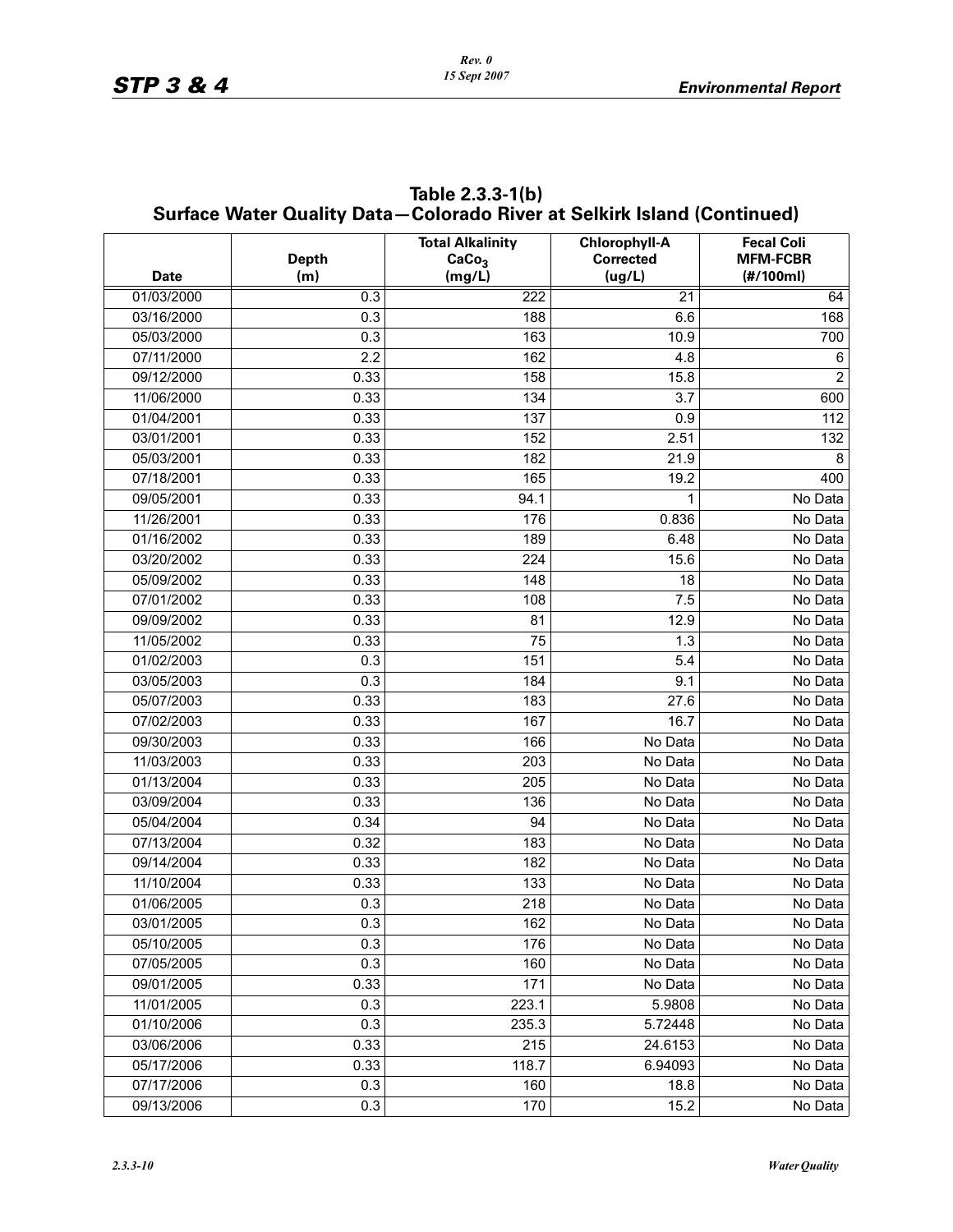|            |                                            | <b>Surface W</b>                                  | ater Quality Data | Table 2.3.3-1(c)     | Colorado River at Selkirk Island                   |                                                              |                                                 |                                   |
|------------|--------------------------------------------|---------------------------------------------------|-------------------|----------------------|----------------------------------------------------|--------------------------------------------------------------|-------------------------------------------------|-----------------------------------|
| Date       | Depth<br>$\widehat{\boldsymbol{\epsilon}}$ | <b>NH<sub>3</sub>-N</b><br>(mg/L)<br><b>Total</b> | $E\bigg _2^2$     | PHEOPHTN A<br>(llon) | (Nonfilterable)<br><b>Residual Total</b><br>(mg/L) | Dissolved-180<br><b>Total Filtrate</b><br>Residual<br>(mg/L) | Conductivity<br>(µmhos/cm)<br>Specific<br>Field | Sulfate SO <sub>4</sub><br>(mg/L) |
| 01/03/2000 | $0.\overline{3}$                           | 0.02                                              | No Data           | 6.9                  | 21                                                 | 4,280                                                        | No Data                                         | 340                               |
| 01/03/2000 | $\frac{0}{1}$                              | No Data                                           | 8.16              | No Data              | No Data                                            | No Data                                                      | 7,766                                           | No Data                           |
| 03/16/2000 | $0.\overline{3}$                           | 0.098                                             | No Data           | 2.3                  | $\tilde{2}$                                        | 2,380                                                        | No Data                                         | 206                               |
| 03/16/2000 | $\frac{0}{1}$                              | No Data                                           | 8.08              | No Data              | No Data                                            | No Data                                                      | 4,287                                           | No Data                           |
| 05/03/2000 | $0.\overline{3}$                           | 0.291                                             | No Data           | 2.6                  | 34                                                 | No Data                                                      | No Data                                         | 338                               |
| 05/03/2000 | $\frac{0}{1}$                              | No Data                                           | 7.95              | No Data              | No Data                                            | No Data                                                      | 7,241d                                          | No Data                           |
| 07/11/2000 | 2.2                                        | 50.02                                             | 7.74              | $\ddot{.}$           | $\overline{3}$                                     | No Data                                                      | 23,468                                          | 582                               |
| 09/12/2000 | 0.33                                       | 50.02                                             | No Data           | 5.2                  | δ                                                  | No Data                                                      | No Data                                         | 1,650                             |
| 09/12/2000 | 0.5                                        | No Data                                           | 8.14              | No Data              | No Data                                            | No Data                                                      | 33,826                                          | No Data                           |
| 11/06/2000 | 0.33                                       | 0.135                                             | No Data           | $\frac{2}{1}$        | 47                                                 | No Data                                                      | No Data                                         | 408                               |
| 11/06/2000 | $\frac{1}{2}$                              | No Data                                           | 7.85              | No Data              | No Data                                            | No Data                                                      | 9,539                                           | No Data                           |
| 01/04/2001 | 0.33                                       | 0.0223                                            | No Data           | $50 - 5$             | 89                                                 | No Data                                                      | No Data                                         | 35.1                              |
| 01/04/2001 | $0.\overline{6}$                           | No Data                                           | 8.02              | No Data              | No Data                                            | No Data                                                      | 432                                             | No Data                           |
| 03/01/2001 | 0.33                                       | 0.02                                              | No Data           | 0.593                | 57                                                 | No Data                                                      | No Data                                         | 35.2                              |
| 03/01/2001 | $0.\overline{8}$                           | No Data                                           | 8.2               | No Data              | No Data                                            | No Data                                                      | 508                                             | No Data                           |
| 05/03/2001 | 0.2                                        | No Data                                           | 8.65              | No Data              | No Data                                            | No Data                                                      | 1,815d                                          | No Data                           |
| 05/03/2001 | 0.33                                       | 0.037                                             | No Data           | 6.6                  | 30                                                 | No Data                                                      | No Data                                         | 91.2                              |
| 07/18/2001 | 0.33                                       | 0.02                                              | No Data           | 7.34                 | 29                                                 | No Data                                                      | No Data                                         | 217                               |
| 07/18/2001 | $\overline{0}$                             | No Data                                           | 8.59              | No Data              | No Data                                            | No Data                                                      | 5,189                                           | No Data                           |
| 09/05/2001 | 0.33                                       | 50.02                                             | No Data           | $-0.5$               | 113                                                | No Data                                                      | No Data                                         | 15.4                              |
| 09/05/2001 | 0.5                                        | No Data                                           | 7.61              | No Data              | No Data                                            | No Data                                                      | 260                                             | No Data                           |
| 11/26/2001 | 0.33                                       | 50.02                                             | No Data           | $50 - 5$             | 77                                                 | No Data                                                      | No Data                                         | 30.4                              |
| 11/26/2001 | $\frac{8}{2}$                              | No Data                                           | 7.9               | No Data              | No Data                                            | No Data                                                      | 504                                             | No Data                           |
| 01/16/2002 | 0.33                                       | 0.0413                                            | No Data           | 1.73                 | 42                                                 | No Data                                                      | No Data                                         | 36.5                              |
| 01/16/2002 | 0.5                                        | No Data                                           | 7.87              | No Data              | No Data                                            | No Data                                                      | 537                                             | No Data                           |

*Rev. 0 15 Sept 2007*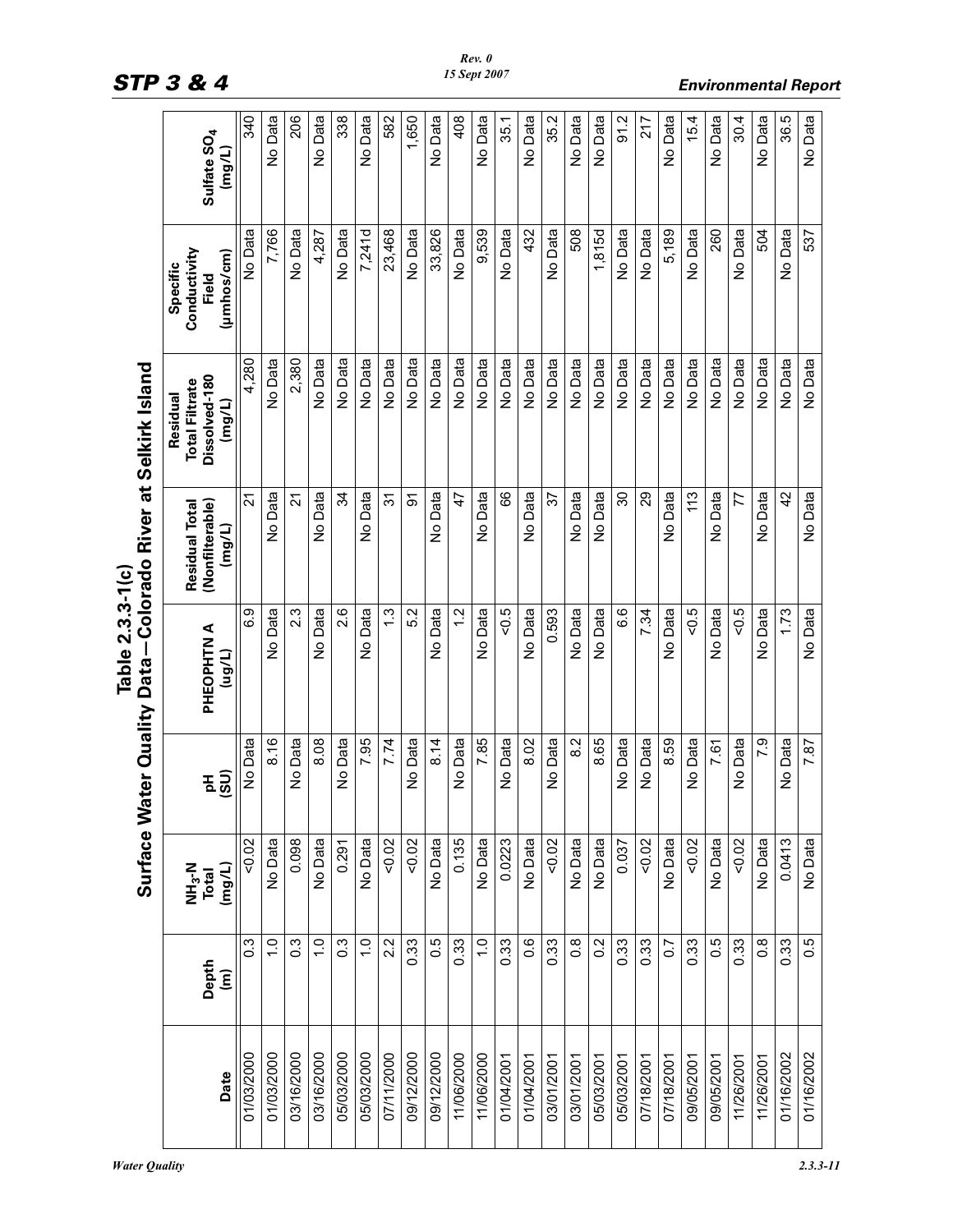|            |                                 | <b>Surface Water Q</b>                | <b>Luality Data</b> | Table 2.3.3-1 (c)    |                                             | Colorado River at Selkirk Island (Continued)                 |                                                 |                                   |
|------------|---------------------------------|---------------------------------------|---------------------|----------------------|---------------------------------------------|--------------------------------------------------------------|-------------------------------------------------|-----------------------------------|
| Date       | Depth<br>$\widehat{\mathsf{E}}$ | NH <sub>3</sub> -N<br>(mg/L)<br>Total | $\overline{49}$     | PHEOPHTN A<br>(l/6n) | (Nonfilterable)<br>Residual Total<br>(mg/L) | Dissolved-180<br><b>Total Filtrate</b><br>Residual<br>(mg/L) | Conductivity<br>(µmhos/cm)<br>Specific<br>Field | Sulfate SO <sub>4</sub><br>(mg/L) |
| 03/20/2002 | 0.33                            | 0.04                                  | No Data             | 5.6                  | ŕ                                           | No Data                                                      | No Data                                         | 132                               |
| 03/20/2002 | $0.\overline{8}$                | No Data                               | $8.\overline{3}$    | No Data              | No Data                                     | No Data                                                      | 3,094                                           | No Data                           |
| 05/09/2002 | 0.33                            | 0.02                                  | No Data             | $4\dot{4}$           | $\overline{4}$                              | No Data                                                      | No Data                                         | 177                               |
| 07/01/2002 | 0.33                            | 0.06                                  | No Data             | 2.5                  | 38                                          | No Data                                                      | No Data                                         | $\frac{8}{1}$                     |
| 09/09/2002 | 0.33                            | 0.02                                  | No Data             | 5.8                  | 320                                         | No Data                                                      | No Data                                         | 7.2                               |
| 09/09/2002 | $0.\overline{6}$                | No Data                               | 7.83                | No Data              | No Data                                     | No Data                                                      | 224                                             | No Data                           |
| 09/09/2002 | 2.0                             | No Data                               | 7.8                 | No Data              | No Data                                     | No Data                                                      | 225                                             | No Data                           |
| 11/05/2002 | $0.\overline{3}$                | No Data                               | 8.17                | No Data              | No Data                                     | No Data                                                      | 142                                             | No Data                           |
| 11/05/2002 | 0.33                            | 50.02                                 | No Data             | $50 - 5$             | 506                                         | No Data                                                      | No Data                                         | 4.83                              |
| 01/02/2003 | $0.\overline{3}$                | 0.02                                  | ∞                   | $\ddot{ }$ :         | 408                                         | No Data                                                      | 379                                             | 26.1                              |
| 01/02/2003 | $\frac{6}{1}$                   | No Data                               | 7.92                | No Data              | No Data                                     | No Data                                                      | 379                                             | No Data                           |
| 03/05/2003 | $0.\overline{3}$                | 0.02                                  | 8.08                | 2.2                  | 193                                         | No Data                                                      | 477                                             | 32.6                              |
| 05/07/2003 | $0.\overline{3}$                | No Data                               | 7.88                | No Data              | No Data                                     | No Data                                                      | 1,755                                           | No Data                           |
| 05/07/2003 | 0.33                            | 0.243                                 | No Data             | 6.4                  | $\overline{24}$                             | No Data                                                      | No Data                                         | 82                                |
| 05/07/2003 | $\frac{1}{2}$                   | No Data                               | 7.85                | No Data              | No Data                                     | No Data                                                      | 1,757                                           | No Data                           |
| 07/02/2003 | $0.\overline{3}$                | No Data                               | 8.2                 | No Data              | No Data                                     | No Data                                                      | 2,686                                           | No Data                           |
| 07/02/2003 | 0.33                            | 0.069                                 | No Data             | 3.6                  | $\overset{\infty}{\rightarrow}$             | No Data                                                      | No Data                                         | 116                               |
| 07/02/2003 | $\frac{2}{1}$                   | No Data                               | 8.16                | No Data              | No Data                                     | No Data                                                      | 2,721                                           | No Data                           |
| 09/30/2003 | 0.33                            | 0.02                                  | 8.37                | No Data              | $\overline{3}$                              | 969                                                          | 1,793                                           | 78.1                              |
| 11/03/2003 | 0.33                            | 0.02                                  | 8.03                | No Data              | $\overline{c}$                              | 873                                                          | 1,616                                           | 65.2                              |
| 01/13/2004 | 0.33                            | 0.02                                  | 7.86                | No Data              | $\overline{24}$                             | 2,450                                                        | 4,239                                           | 171                               |
| 03/09/2004 | 0.33                            | 0.02                                  | 7.9                 | No Data              | $\overline{2}$                              | 447                                                          | 788                                             | 53.5                              |
| 05/04/2004 | 0.34                            | 0.029                                 | 7.82                | No Data              | $\frac{4}{4}$                               | 249                                                          | 305                                             | 18.8                              |
| 07/13/2004 | 0.32                            | 50.02                                 | 8.4                 | No Data              | $\overline{2}$                              | 279                                                          | 504                                             | 24.6                              |
| 07/13/2004 | $\frac{2}{1}$                   | No Data                               | 8.34                | No Data              | No Data                                     | No Data                                                      | 510                                             | No Data                           |
| 09/14/2004 | 0.33                            | 50.02                                 | 8.22                | No Data              | $\tilde{t}$                                 | 3,650                                                        | 6,933                                           | 271                               |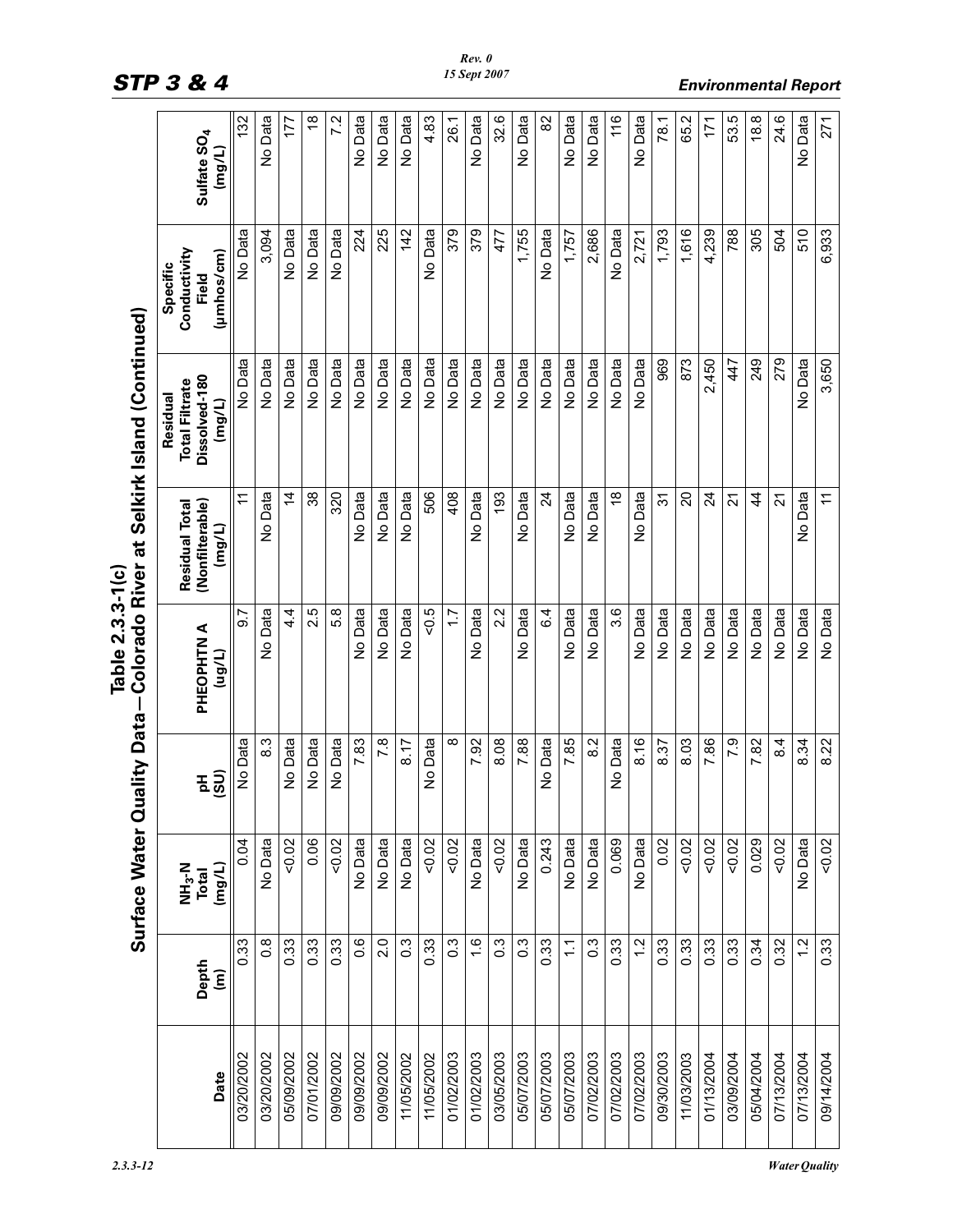|                           |                                            | <b>Surface Water Qu</b>               |          | Table 2.3.3-1(c)     |                                                    | ality Data-Colorado River at Selkirk Island (Continued)        |                                                 |                                                       |
|---------------------------|--------------------------------------------|---------------------------------------|----------|----------------------|----------------------------------------------------|----------------------------------------------------------------|-------------------------------------------------|-------------------------------------------------------|
| Date                      | Depth<br>$\widehat{\boldsymbol{\epsilon}}$ | (mg/L)<br>NH <sub>3</sub> -N<br>Total | E S<br>E | PHEOPHTN A<br>(l/6n) | (Nonfilterable)<br><b>Residual Total</b><br>(mg/L) | Dissolved-180<br><b>Total Filtrate</b><br>Residual<br>$($ mg/L | Conductivity<br>(µmhos/cm)<br>Specific<br>Field | Sulfate SO <sub>4</sub><br>$\left(\frac{1}{2}\right)$ |
| 09/14/2004                | 1.26                                       | No Data                               | 7.92     | No Data              | No Data                                            | No Data                                                        | 10,360                                          | No Data                                               |
| 11/10/2004                | 0.33                                       | 0.038                                 | 7.61     | No Data              | 49                                                 | 354                                                            | 679                                             | 36.3                                                  |
| 11/10/2004                | 0.88                                       | No Data                               | 7.61     | No Data              | No Data                                            | No Data                                                        | 649                                             | No Data                                               |
| 01/06/2005                | $\frac{3}{2}$                              | 0.02                                  | 8.21     | No Data              | 29                                                 | 337                                                            | 599                                             | 34.1                                                  |
| 03/01/2005                | C.S                                        | 50.02                                 | 8.08     | No Data              | 67                                                 | 278                                                            | 477                                             | 27.1                                                  |
| 05/10/2005                | $\frac{3}{2}$                              | 0.215                                 | 7.8      | No Data              | $\overline{4}$                                     | 668                                                            | 1,294                                           | 61.1                                                  |
| 07/05/2005                | $\frac{3}{2}$                              | 50.02                                 | 8.21     | No Data              | $\frac{8}{1}$                                      | 829                                                            | 1,593                                           | 65.8                                                  |
| 09/01/2005                | 0.33                                       | 0.02                                  | 8.26     | No Data              | 13                                                 | 9,420                                                          | 20,720                                          | 654                                                   |
| 11/01/2005                | $\frac{3}{2}$                              | 0.07909                               | 8.07     | ౄ                    | $\infty$                                           | 2,335                                                          | 4,743                                           | 180.455                                               |
| 01/10/2006                | 0.3                                        | 0.03709                               | 8.14     | ౄ                    | ග                                                  | 1,810                                                          | 3,912                                           | 153.04                                                |
| 03/06/2006                | 0.33                                       | 50.02                                 | 8.47     | ౄ                    | 23                                                 | 2,115                                                          | 4,272                                           | 174.74                                                |
| 05/17/2006                | 0.33                                       | 0.087443                              | 7.93     | ౄ                    | 4                                                  | 2,365                                                          | 4,552                                           | 195.828                                               |
| 07/17/2006                | $\frac{3}{2}$                              | 0.02                                  | 8.28     | ౄ                    | တ                                                  | 571                                                            | 1,172                                           | 50.8                                                  |
| 09/13/2006                | $\frac{3}{2}$                              | 0.176                                 | 7.89     | 5.11                 | $\overset{\circ}{\tau}$                            | 4,010                                                          | 7,295                                           | 271                                                   |
| Source: Reference 2.3.3-3 |                                            |                                       |          |                      |                                                    |                                                                |                                                 |                                                       |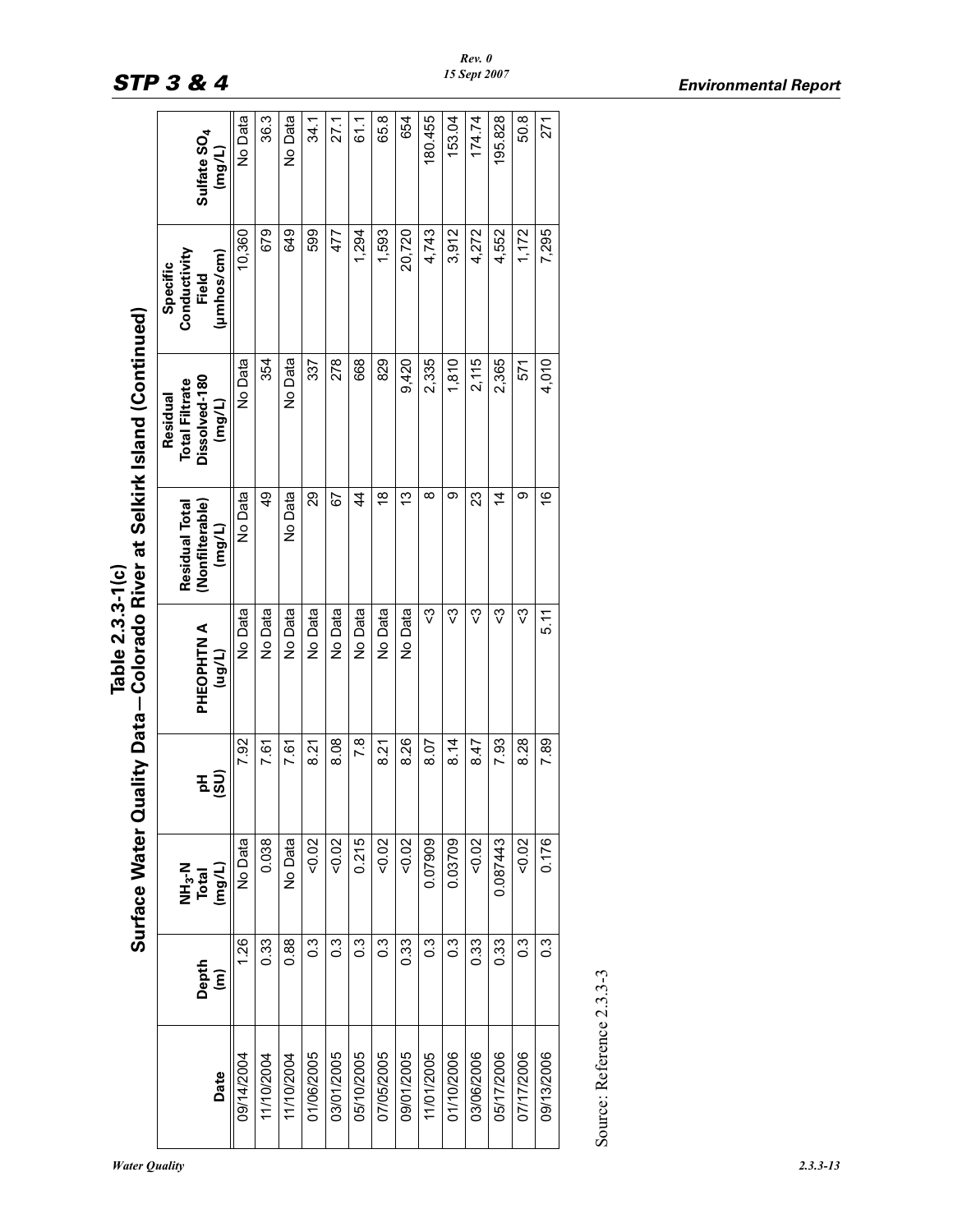| <b>Month</b> | <b>Colorado River (Acre-feet)</b> | <b>Colorado River (Cubic Feet/second)</b> |
|--------------|-----------------------------------|-------------------------------------------|
| January      | 205,600                           | 3,344                                     |
| February     | 194,500                           | 3,502                                     |
| March        | 63,200                            | 1,028                                     |
| April        | 60,400                            | 1,015                                     |
| May          | 255,400                           | 4,154                                     |
| June         | 210,500                           | 3,538                                     |
| July         | 108,400                           | 1,763                                     |
| August       | 62,000                            | 1,008                                     |
| September    | 61,900                            | 1,040                                     |
| October      | 71,300                            | 1,160                                     |
| November     | 66,500                            | 1,118                                     |
| December     | 68,000                            | 1,143                                     |

**Table 2.3.3-2 Matagorda Bay Monthly Target Inflow Needs for the Colorado River**

Source: Reference 2.3.3-4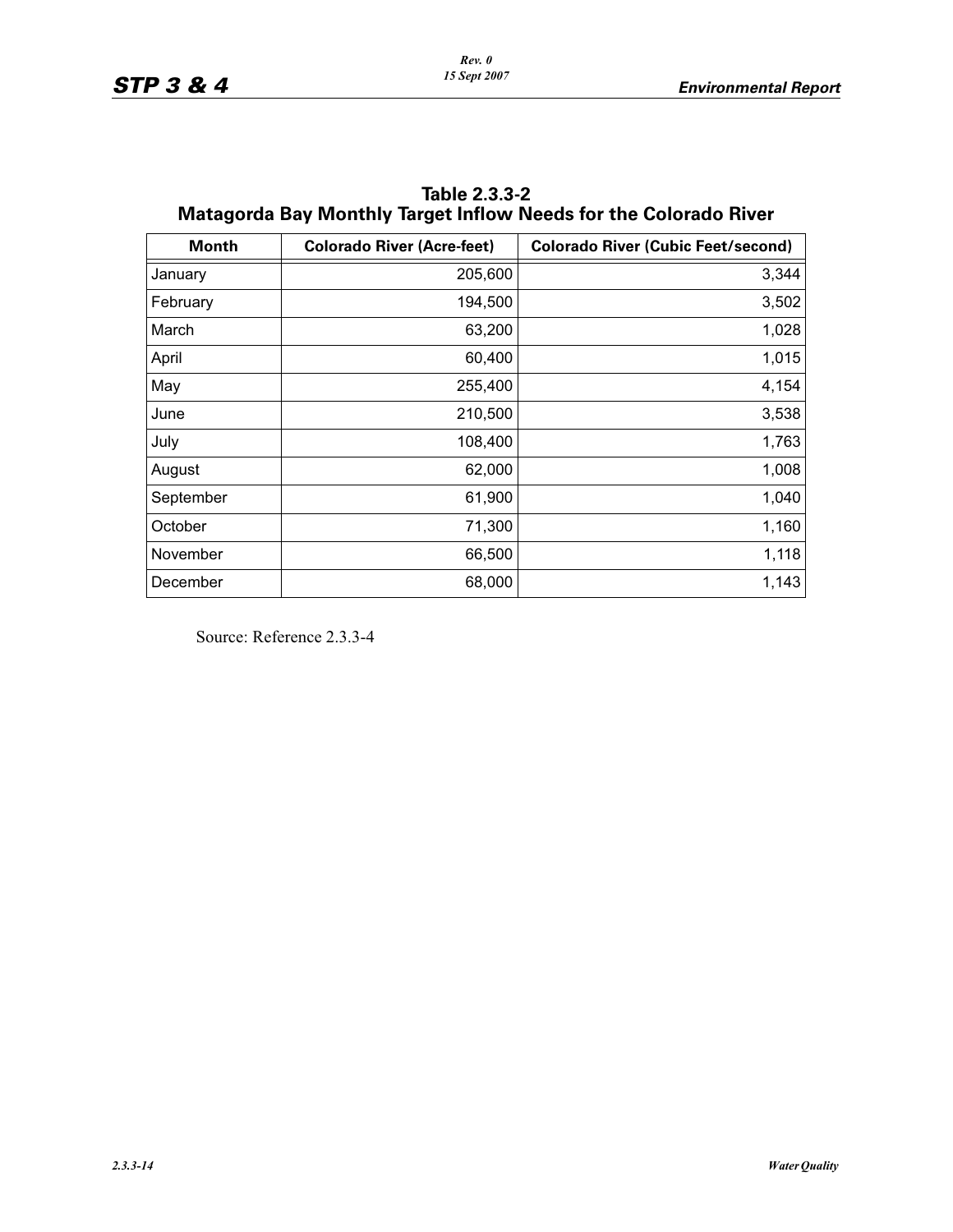| <b>Parameter</b>                                      |        | Sample Date [2]<br><b>July 25, 2006</b> |        | Sample Date [3]<br>Oct. 17, 2006 |
|-------------------------------------------------------|--------|-----------------------------------------|--------|----------------------------------|
| Aluminum (AI)                                         | < 0.5  | 1.7                                     | 1.0    | 1.4                              |
| Barium (Ba)                                           | 2.0    | 2.0                                     | 4.0    | 4.0                              |
| Boron (B)                                             | 1.2    | 1.2                                     | 1.1    | 1.1                              |
| Cadmium (Cd)                                          | 2.00   | 2.00                                    | < 0.40 | < 0.40                           |
| Calcium (Ca)                                          | 48     | 53                                      | 50     | 53                               |
| Chromium (Cr)                                         | < 0.05 | < 0.05                                  | < 0.10 | 0.24                             |
| Copper (Cu)                                           | < 0.05 | < 0.05                                  | < 0.10 | < 0.10                           |
| Iron (Fe)                                             | < 0.05 | 1.4                                     | < 0.10 | 0.95                             |
| Lead (Pb)                                             | 1.0    | 1.0                                     | 2.0    | 2.0                              |
| Lithium (Li)                                          | < 0.05 | < 0.05                                  | < 0.10 | < 0.10                           |
| Magnesium (Mg)                                        | 78     | 78                                      | 78     | 78                               |
| Manganese (Mn)                                        | < 0.05 | 0.26                                    | < 0.10 | < 0.10                           |
| Molybdenum (Mo)                                       | < 0.5  | < 0.5                                   | 1.0    | 1.0                              |
| Nickel (Ni)                                           | < 0.5  | < 0.5                                   | 1.0    | 1.0                              |
| Phosphorus (P)                                        | 5.0    | 5.0                                     | < 9.9  | $-9.9$                           |
| Phosphorus $(PO4)$                                    | < 15.3 | < 15.3                                  | < 30.3 | < 30.4                           |
| Potassium (K)                                         | 22.0   | 22.0                                    | 24.0   | 24.0                             |
| Silica $(S_iO_2)$                                     | 19.0   | 28                                      | 17.0   | 25.0                             |
| Sodium (Na)                                           | 560    | 560                                     | 620    | 620                              |
| Strontium (Sr)                                        | 0.81   | 0.81                                    | 0.82   | 0.82                             |
| Vanadium (V)                                          | 1.00   | 1.00                                    | < 4.95 | < 4.96                           |
| Zinc(Zn)                                              | < 0.05 | < 0.05                                  | < 0.10 | < 0.10                           |
| Calcium $(C_4CO_3)$                                   | 120    | 130                                     | 120    | 130                              |
| Magnesium $(C_aCO_3)$                                 | 320    | 320                                     | 320    | 320                              |
| Sodium $(C_aCO_3)$                                    | 1,200  | 1,200                                   | 1,400  | 1,400                            |
| Calculated Hardness (C <sub>a</sub> CO <sub>3</sub> ) | 440    | 450                                     | 440    | 450                              |
| Bromide (Br)                                          |        | 6.6                                     |        | 6.9                              |
| Chloride (CI)                                         |        | 1,100                                   |        | 1,100                            |
| Nitrate $(NO3)$                                       |        | 2.0                                     |        | 2.0                              |
| Nitrite (NO <sub>2</sub> )                            |        | 2.0                                     |        | 2.0                              |

**Table 2.3.3-3 Water Quality Data—Main Cooling Reservoir [1]**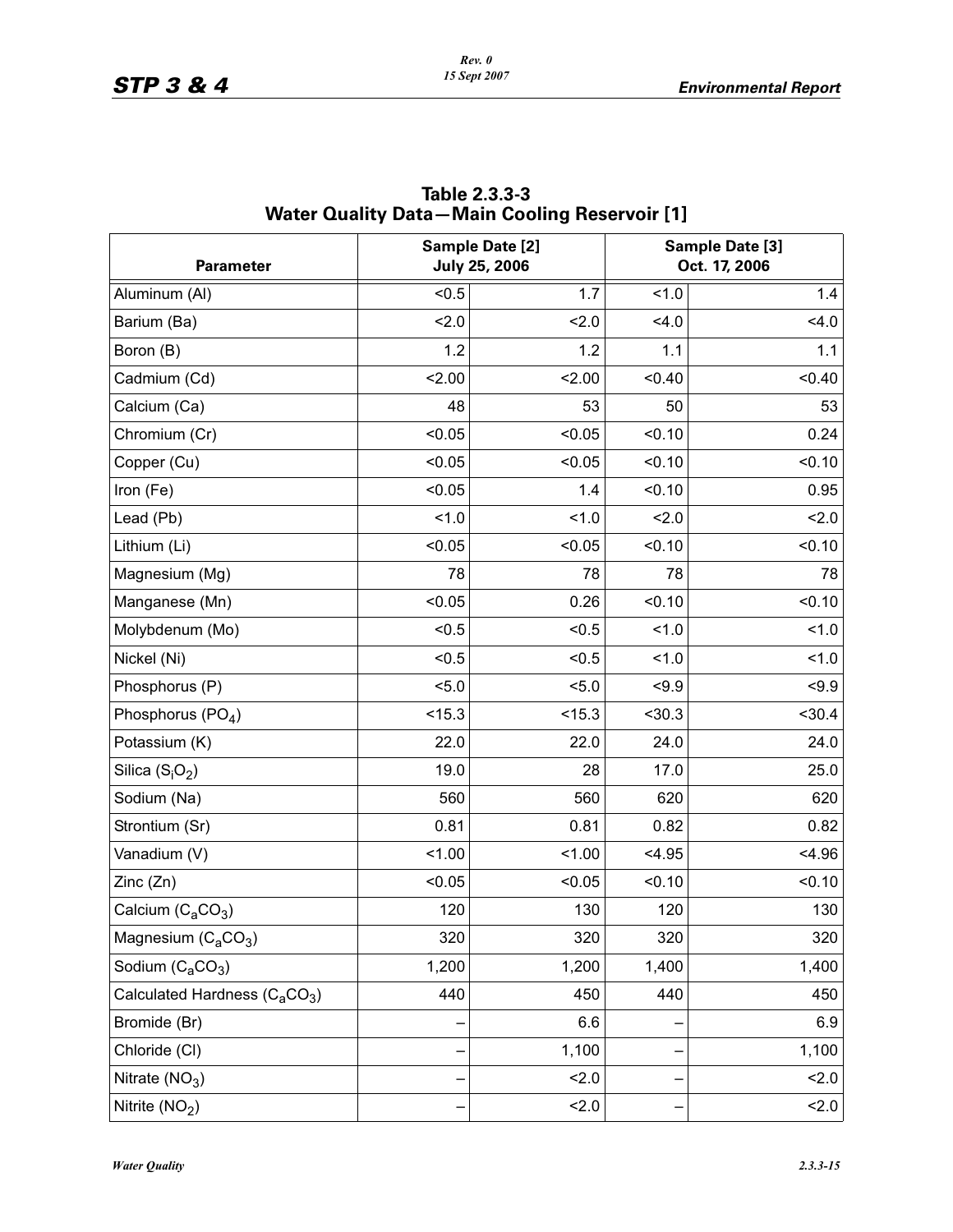| <b>Parameter</b>                |  | Sample Date [2]<br><b>July 25, 2006</b> | Sample Date [3]<br>Oct. 17, 2006 |
|---------------------------------|--|-----------------------------------------|----------------------------------|
| Sulfate $(SO_4)$                |  | 190                                     | 190                              |
| Chloride $(C_4CO_3)$            |  | 1,500                                   | 1,500                            |
| Nitrate $(C_4CO_3)$             |  | 1.6                                     | 1.6                              |
| Sulfate $(C_4CO_3)$             |  | 190                                     | 200                              |
| Bicarbonate $(C_4CO_3)$         |  | 170                                     | 190                              |
| Carbonate $(C_2CO_3)$           |  | 36                                      | 17                               |
| Methyl Orange $(C_4CO_3)$       |  | 210                                     | 210                              |
| Phenolphthalein $(C_4CO_3)$     |  | 18                                      | < 10                             |
| pH                              |  | 8.8 S.U.                                | 8.5 S.U.                         |
| Conductivity                    |  | $3,600 \mu S/cm$                        | 3,700 µS/cm                      |
| Suspended Solids (Total @ 105C) |  | 150                                     | 30                               |

**Table 2.3.3-3 Water Quality Data—Main Cooling Reservoir [1] (Continued)**

[1]All concentration units in mg/L unless noted otherwise.

[2]Reference 2.3.3-9.

[3]Reference 2.3.3-10.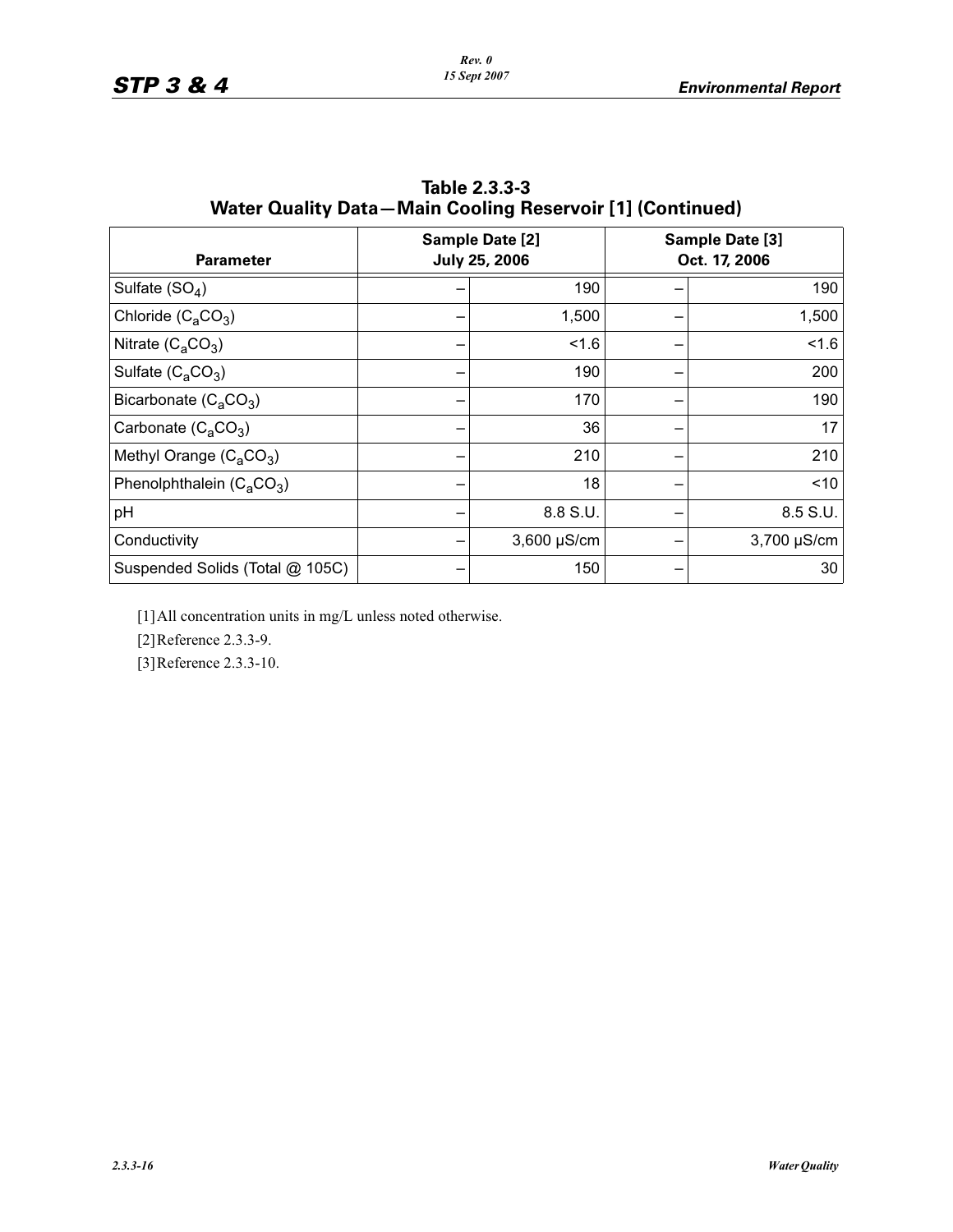| <b>STP 3 &amp; 4</b>                            |                                |                                          |                                                                           |                                         |             |              |              |              |             | 15 Sept 2007 |             |             |              |              |               |            | <b>Environmental Report</b>                                                      |
|-------------------------------------------------|--------------------------------|------------------------------------------|---------------------------------------------------------------------------|-----------------------------------------|-------------|--------------|--------------|--------------|-------------|--------------|-------------|-------------|--------------|--------------|---------------|------------|----------------------------------------------------------------------------------|
|                                                 | Units: PicoCuries per Kilogram |                                          | CONTROL LOCATIONS<br>MEAN <sub>[1]</sub><br>RANGE                         | $- (0/4)$                               | $- (0/13)$  | $- (0/13)$   | $- (0/13)$   | $- (0/13)$   | $- (0/13)$  | $- (0/13)$   | $- (0/13)$  | $- (0/13)$  | $- (0/13)$   | $- (0/13)$   | $- (0/13)$    |            |                                                                                  |
| vironmental Monitoring Program Analysis Summary |                                | <b>LOCATION WITH HIGHEST ANNUAL MEAN</b> | MEAN[1]<br>RANGE                                                          | $1.3E+04(4/4)$<br>$(1.2E+04 - 1.4E+04)$ | L           | $\mathbf{I}$ | $\mathsf{I}$ | <b>I</b>     |             | $\mathbf{I}$ | I           |             | -1           | $\mathbf{I}$ | <b>I</b>      | J.         |                                                                                  |
| Table 2.3.3-4                                   |                                |                                          | INFORMATION<br><b>LOCATION</b>                                            | 3 miles SSE<br>(H216)                   | ı           |              | L            |              |             | 1            |             | <b>I</b>    | -1           |              | ı             | ı          |                                                                                  |
|                                                 |                                | <b>INDICATOR</b>                         | <b>LOCATIONS</b><br>MEAN[1]<br>RANGE                                      | $1.3E+04(4/8)$<br>$(1.2E+04 - 1.4E+04)$ | $-(0/27)$   | $-(0/27)$    | $-(0/27)$    | $- (0/27)$   | $-(0/27)$   | $-(0/27)$    | $- (0/27)$  | $-(0/27)$   | $- (0/27)$   | $-(0/27)$    | $- (0/27)$    |            | [1] Number of positive measurements / total measurements at specified locations. |
| 2005 Radiological En                            |                                |                                          | DETECTION<br>LIMIT OF<br>LOWER                                            | $2.6E + 02$                             | $5.3E + 00$ | $1.8E + 00$  | $1.6E + 00$  | $1.6E + 00$  | $5.1E + 00$ | $1.7E+00$    | $1.7E + 00$ | $3.4E + 00$ | $3.1E + 00$  | $2.1E + 00$  | $4.2E + 00$   |            |                                                                                  |
|                                                 | Surface Water                  |                                          | <b>TOTAL ANALYSES</b><br><b>MEASUREMENTS</b><br><b><i>INONROUTINE</i></b> | 12/0                                    | 40/0        | 40/0         | 40/0         | 40/0         | 40/0        | 40/0         | 40/0        | 40/0        | 40/0         | 40/0         | 40/0          | No Data    |                                                                                  |
|                                                 | Medium:                        |                                          | <b>ANALYSIS</b><br>TYPE                                                   | Hydrogen-3<br>(Tritium)                 | lodine-131  | Cesium-134   | Cesium-137   | Manganese-54 | $lron-59$   | Cobalt-58    | Cobalt-60   | Zinc-65     | Zirconium-95 | Niobium-95   | Lanthanum-140 | Barium-140 |                                                                                  |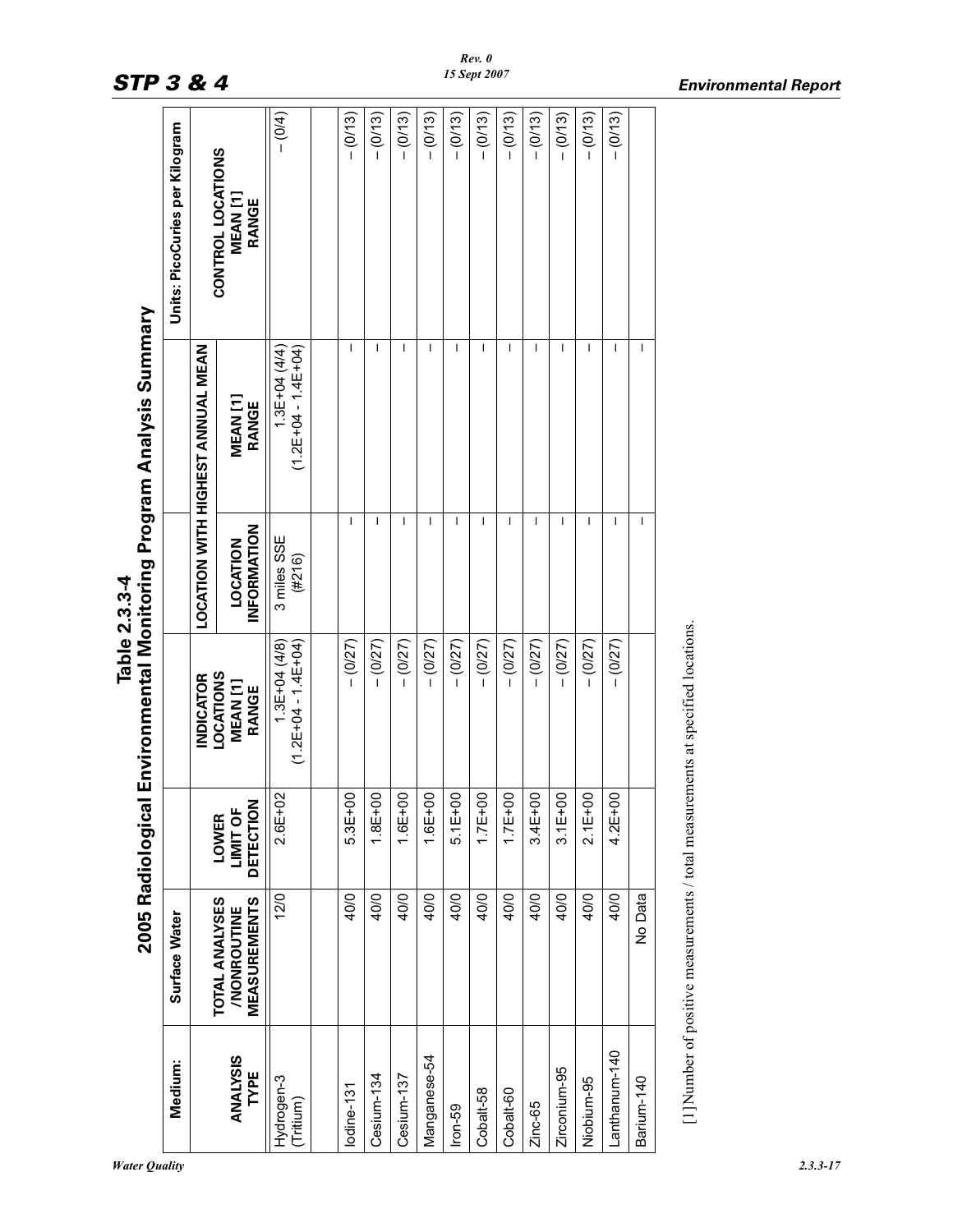| Year | <b>West Branch</b><br>of Colorado<br><b>River (Offsite</b><br>#213) | <b>Little Robbins</b><br>Slough<br>(Onsite #212) | <b>East Branch of</b><br><b>Little Robbins</b><br>Slough<br>(Onsite #211) | Ditch NE of<br>(Onsite #229) | <b>MCR</b><br><b>Blowdown</b><br>(Onsite<br>#237) | <b>MCR</b><br>Blowdown<br>(Onsite #216) |
|------|---------------------------------------------------------------------|--------------------------------------------------|---------------------------------------------------------------------------|------------------------------|---------------------------------------------------|-----------------------------------------|
| 1995 | 505                                                                 | 7,725                                            | 3,297                                                                     | 3,576                        | 5,673                                             | 10,850                                  |
|      | 1,661                                                               | 2,663                                            | 3,139                                                                     | 3,428                        | 3,735                                             | 13,550                                  |
|      | 2,630                                                               | 2,046                                            | 2,719                                                                     | 3,110                        | 2,330                                             | 13,558                                  |
|      | 1,758                                                               | 1,758                                            | 3,190                                                                     | 1,382                        | 3,492                                             | 12,737                                  |
| 1996 | 2,369<br>3,405<br>994                                               | 2,207<br>2,820<br>782                            | 3,038<br>3,029<br>1,860                                                   | 3,687<br>3,653               | 3,065<br>4,132                                    | 16,638<br>17,410                        |
|      | 2,383                                                               | 3,317                                            | 2,903                                                                     | 1,534<br>3,753               | 3,420<br>3,904                                    | 13,877<br>9,678                         |
| 1997 | 269                                                                 | 3,387                                            | 2,733                                                                     | 2,752                        | 4,805                                             | 11,434                                  |
|      | 2,322                                                               | 4,123                                            | 3,392                                                                     | 4,593                        | 4,685                                             | 9,864                                   |
|      | 183                                                                 | 3,809                                            | 4,726                                                                     | 5,506                        | 6,155                                             | 9,777                                   |
|      | 1,954                                                               | 4,352                                            | 4,652                                                                     | 5,745                        | 6,020                                             | 7,973                                   |
| 1998 | 858                                                                 | 5,086                                            | 5,038                                                                     | 5,948                        | 6,665                                             | 9,042                                   |
|      | 5,641                                                               | 4,382                                            | 4,382                                                                     | 6,576                        | 6,713                                             | 9,223                                   |
|      | 209                                                                 | 209                                              | 4,828                                                                     | 5,755                        | 6,052                                             | 9,481                                   |
|      | 498                                                                 | 4,491                                            | 5,297                                                                     | 6,175                        | 7,628                                             | 10,815                                  |
| 1999 | 2,939                                                               | 5,136                                            | 6,048                                                                     | 6,199                        | 7,743                                             | 11,226                                  |
|      | 5,637                                                               | 3,139                                            | 5,637                                                                     | 6,095                        | 7,298                                             | 10,832                                  |
|      | 6,093                                                               | 5,534                                            | 6,162                                                                     | 6,598                        | 7,451                                             | 10,633                                  |
|      | 2,715                                                               | 6,236                                            | 6,352                                                                     | 6,944                        | 7,692                                             | 10,695                                  |
| 2000 | 4,601                                                               | 5,920                                            | 6,182                                                                     | 6,230                        | 7,114                                             | 11,039                                  |
|      | 5,876                                                               | 5,502                                            | 5,747                                                                     | 6,015                        | 6,400                                             | 11,385                                  |
|      | 5,732                                                               | 5,813                                            | 5,618                                                                     | 6,595                        | 5,697                                             | 9,203                                   |
|      | 5,391                                                               | 5,727                                            | 5,866                                                                     | 6,731                        | 6,355                                             | 8,931                                   |
| 2001 | 1,905                                                               | 5,468                                            | 5,681                                                                     | 5,938                        | 7,289                                             | 8,179                                   |
|      | 1,890                                                               | 3,111                                            | 5,501                                                                     | 4,945                        | 6,546                                             | 9,646                                   |
|      | 1,016                                                               | 2,429                                            | 5,803                                                                     | 3,657                        | 7,527                                             | 9,342                                   |
|      | 2,110                                                               | 5,630                                            | 5,480                                                                     | 6,090                        | 4,110                                             | 9,290                                   |
| 2002 | 4,015                                                               | 6,257                                            | 5,860                                                                     | 6,248                        | 7,460                                             | 9,756                                   |
|      | 4,888                                                               | 4,636                                            | 5,526                                                                     | 6,717                        | 6,890                                             | 9,911                                   |
|      | 334                                                                 | 2,259                                            | 4,935                                                                     | 5,166                        | 8,496                                             | 10,744                                  |
|      | 1,703                                                               | 5,308                                            | 4,447                                                                     | 5,870                        | 6,366                                             | 10,535                                  |
| 2003 | 1,800                                                               | 4,450                                            | 4,890                                                                     | 5,738                        | 7,290                                             | 11,083                                  |
|      | 2,126                                                               | 4,847                                            | 5,216                                                                     | 4,163                        | 6,180                                             | 11,055                                  |
|      | 271                                                                 | 2,783                                            | 4,728                                                                     | 4,135                        | 6,376                                             | 9,420                                   |
|      | 4,094                                                               | 5,847                                            | 5,301                                                                     | 6,505                        | 6,692                                             | 8,128                                   |
| 2004 | 722                                                                 | 4,377                                            | 4,704                                                                     | 5,051                        | 6,690                                             | 9,433                                   |
|      | 1,842                                                               | 1,649                                            | 4,959                                                                     | 5,613                        | 6,564                                             | 10,978                                  |
|      | 5,498                                                               | 3,898                                            | 4,545                                                                     | 6,526                        | 7,129                                             | 8,917                                   |
|      | 264                                                                 | 4,078                                            | 5,508                                                                     | 5,994                        | 6,699                                             | 9,228                                   |
| 2005 | 3,040                                                               | 5,190                                            | 5,830                                                                     | 6,230                        | 8,020                                             | 11,900                                  |
|      | 2,470                                                               | 4,330                                            | 5,820                                                                     | 1,970                        | 6,820                                             | 13,700                                  |
|      | 1,580                                                               | 5,570                                            | 6,000                                                                     | 6,400                        | 6,900                                             | 13,700                                  |
|      | 3,907                                                               | 3,907                                            | 5,748                                                                     | 6,267                        | 6,804                                             | 12,601                                  |

**Table 2.3.3-5 Tritium Concentration in Surface Water Bodies (pCi/Liter)**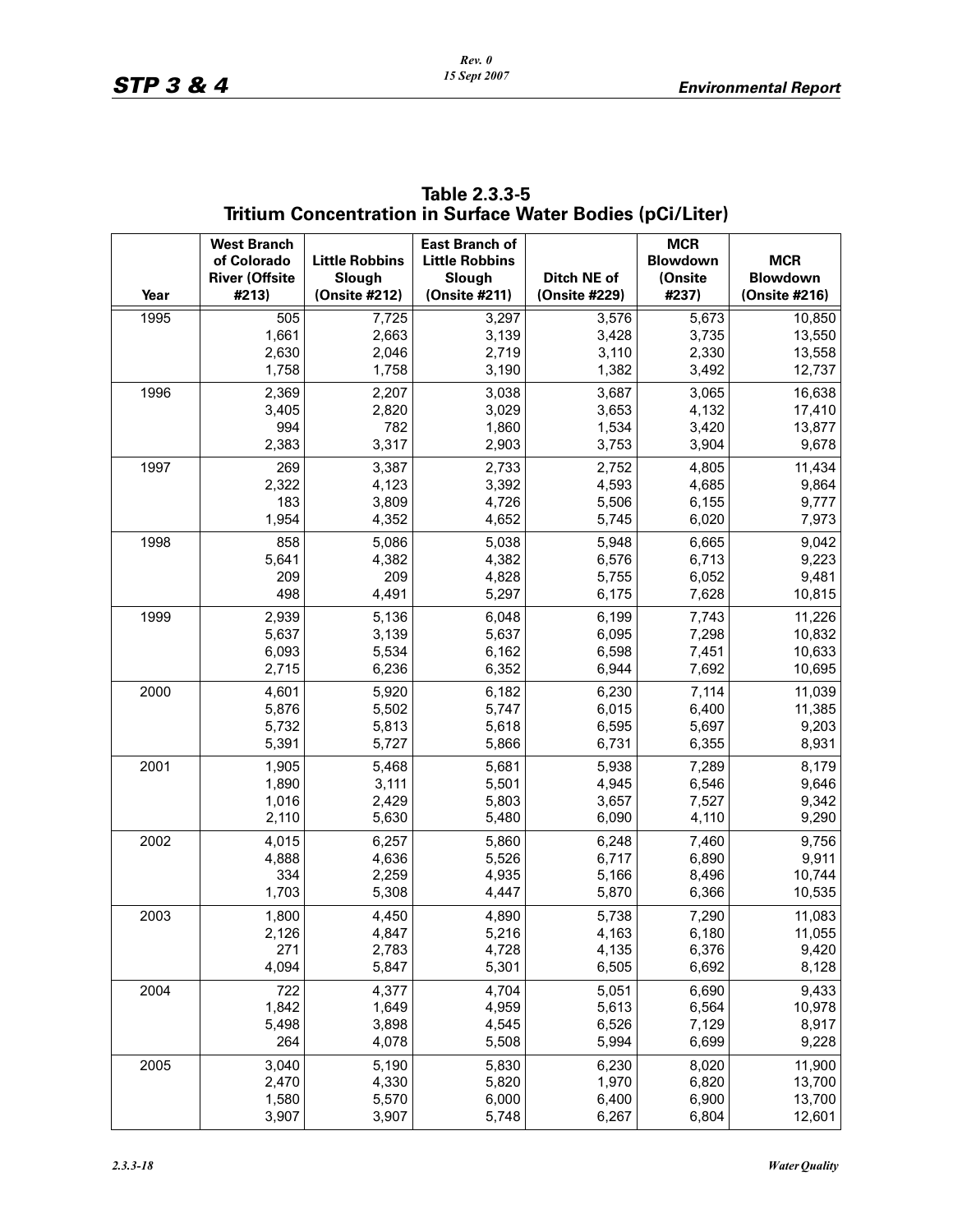| Table 2.3.3-6                                                            |
|--------------------------------------------------------------------------|
| Tritium Concentration (pCi/L) in Existing STP Site Pressure Relief Wells |

| <b>DATE</b> | MCR Relief Well (onsite) #701 | MCR Relief Well (onsite) #238 |
|-------------|-------------------------------|-------------------------------|
| 1990        |                               |                               |
|             |                               |                               |
|             |                               | 674                           |
|             |                               | $\pmb{0}$                     |
| 1991        |                               | 1167                          |
|             |                               | 739                           |
|             |                               | 2194                          |
|             |                               | 2030                          |
| 1992        |                               | 2093                          |
|             |                               | 2360                          |
|             |                               | 2640                          |
|             |                               | $\qquad \qquad -$             |
| 1993        |                               | 2870                          |
|             |                               | 3151                          |
|             |                               | 4243                          |
|             |                               |                               |
| 1994        |                               | 0                             |
|             |                               | 5061                          |
|             |                               |                               |
|             |                               | 5497                          |
| 1995        | 4784                          |                               |
|             | 4408                          | —                             |
|             | 3770                          |                               |
|             |                               |                               |
| 1996        | 3470                          |                               |
|             | 3279                          |                               |
|             | 3368                          |                               |
|             | 2842                          |                               |
| 1997        | 2958                          |                               |
|             | 3645                          |                               |
|             | 5154                          | -                             |
|             | 5757                          |                               |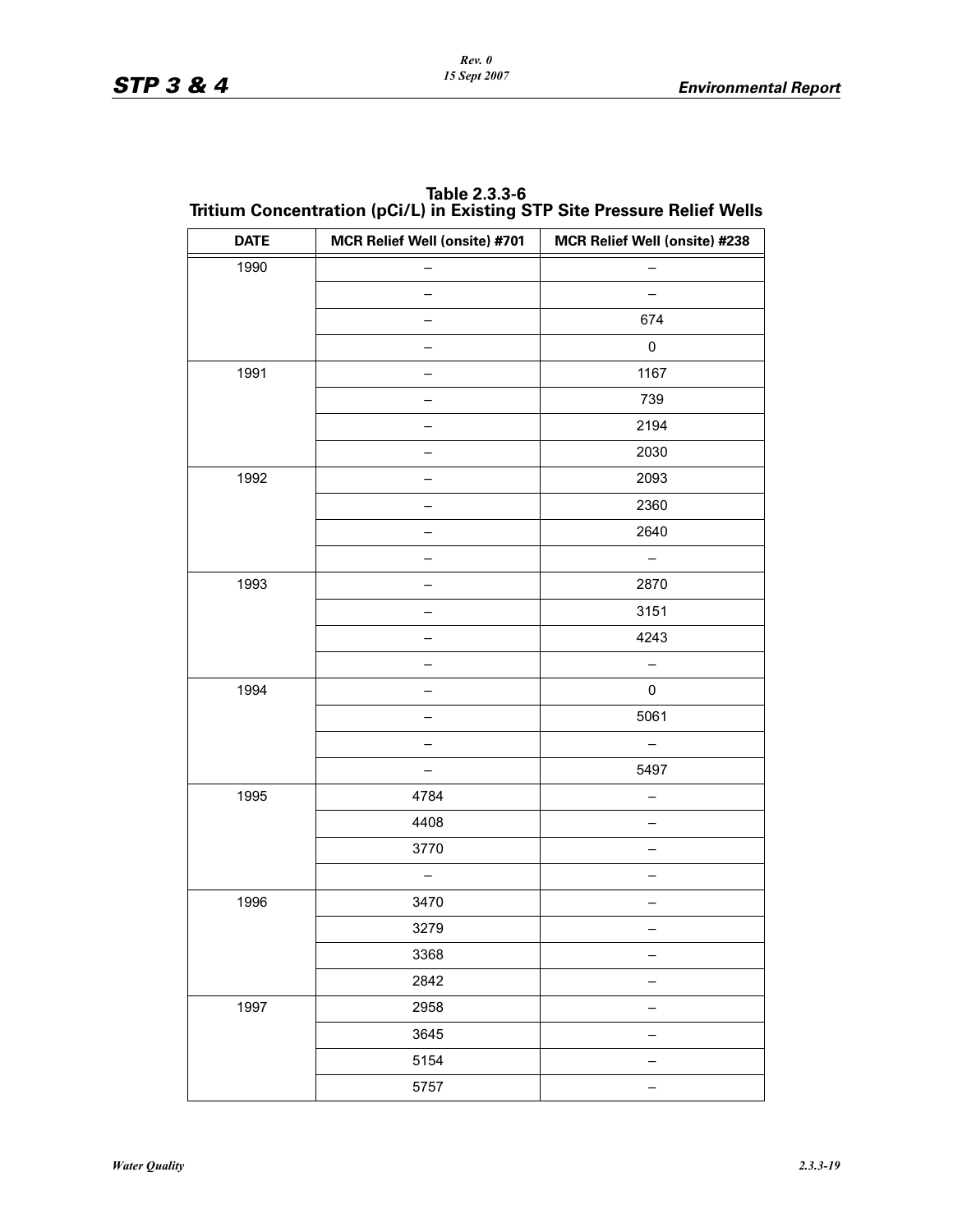| Table 2.3.3-6                                                                        |
|--------------------------------------------------------------------------------------|
| Tritium Concentration (pCi/L) in Existing STP Site Pressure Relief Wells (Continued) |

| <b>DATE</b> | MCR Relief Well (onsite) #701 | MCR Relief Well (onsite) #238 |
|-------------|-------------------------------|-------------------------------|
| 1998        | 6387                          |                               |
|             | 7181                          |                               |
|             | 7672                          |                               |
|             | 7106                          |                               |
| 1999        | 6975                          |                               |
|             | 6505                          |                               |
|             | 6526                          |                               |
|             | 6553                          |                               |
| 2000        | 6282                          |                               |
|             | 5873                          |                               |
|             | 5993                          |                               |
|             | 6106                          |                               |
| 2001        | 5546                          |                               |
|             | 5817                          |                               |
|             | 6262                          |                               |
|             | 6143                          |                               |
| 2002        | 6972                          |                               |
|             | 6543                          |                               |
|             | 5653                          |                               |
|             | 6427                          |                               |
| 2003        | 6098                          |                               |
|             | 6257                          |                               |
|             | 6052                          |                               |
|             | 5882                          |                               |
| 2004        | 5655                          |                               |
|             | 5971                          |                               |
|             | 6287                          |                               |
|             | 5657                          |                               |
| 2005        | 6030                          |                               |
|             | 6259                          |                               |
|             | 6535                          |                               |
|             | 6082                          |                               |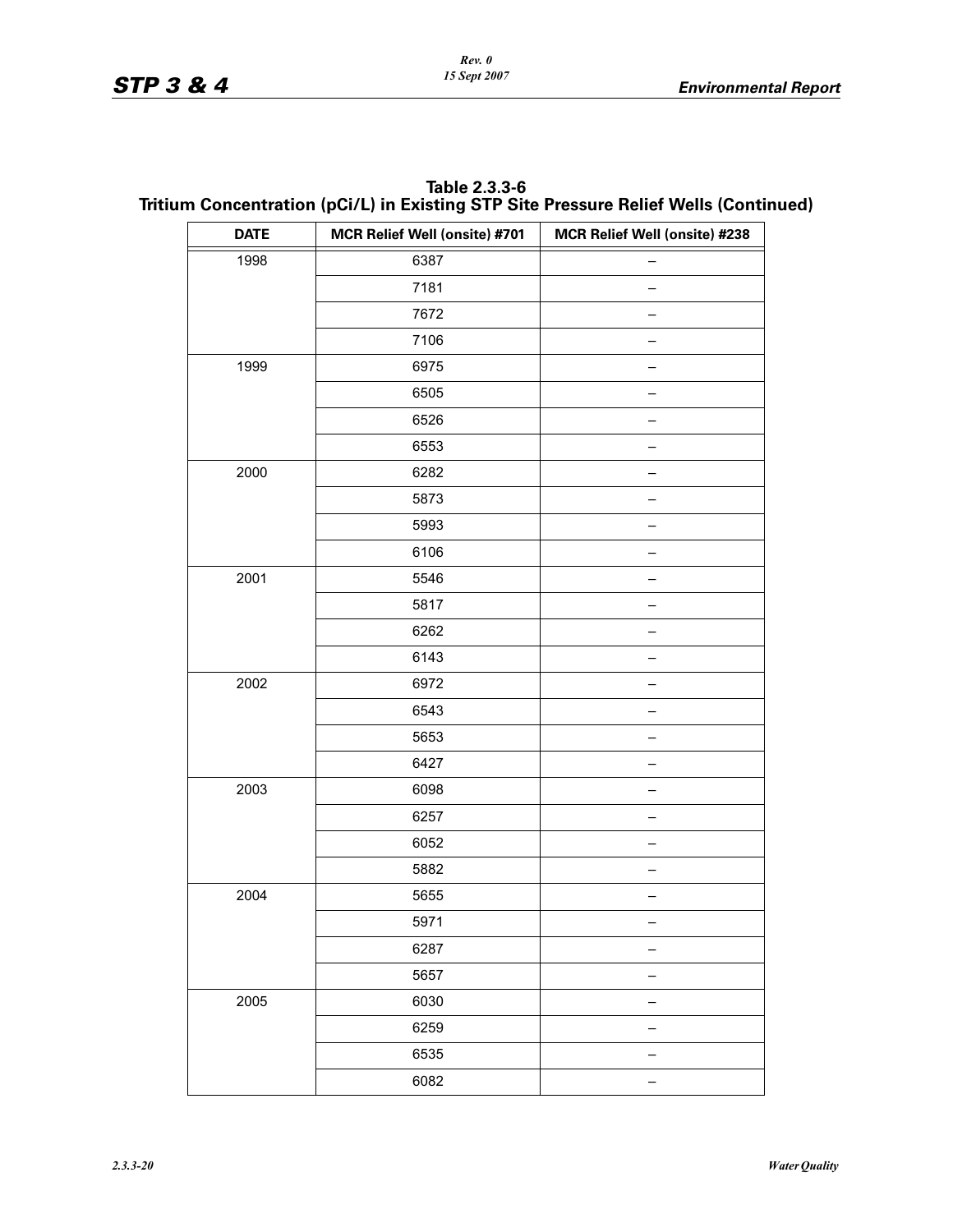|                                                               |                 | Sample     | ە<br>ق |                  | Table 2.3.3-7(a)  | undwater Analytical Data in Vicinity of STP |                  |                     |                     |                              |                          |
|---------------------------------------------------------------|-----------------|------------|--------|------------------|-------------------|---------------------------------------------|------------------|---------------------|---------------------|------------------------------|--------------------------|
| Well Owner                                                    | Sampled<br>Date | Depth<br>Ê | 동 2    | (mg/L)<br>Silica | Calcium<br>(mg/L) | Magnesium<br>(mg/L)                         | Sodium<br>(mg/L) | Potassium<br>(mg/L) | Carbonate<br>(mg/L) | <b>Bicarbonate</b><br>(mg/L) | Sulfate<br>$\frac{1}{2}$ |
| STP                                                           | 05/15/1991      | 572        | 2.8    | $\overline{1}$   | 28.2              | 4.28                                        | 70.8             | $\overline{1}$      | 0                   | 240.41                       | $\frac{2}{3}$            |
| TWDB#<br>8016602)                                             | 10/21/1992      | 572        | 7.5    | 15               | $\frac{8}{1}$     | 5                                           | 142              | 1.3                 | 0                   | 349.02                       | 22                       |
|                                                               | 06/25/1997      | 572        | 7.71   | 15.8             | 10.5              | 3.54                                        | 162              | 1.48                | 0                   | 319.73                       | 20.7                     |
|                                                               | 05/08/2001      | 572        | 7.36   | $\frac{6}{5}$    | $\tilde{t}$       | 3.72                                        | 173              | 1.31                | 0                   | 305.09                       | 11.7                     |
| Hoechst/Celanese 05/10/2001<br># HOML<br>8016305)<br>Chemical |                 | 829        | 7.56   | 14.5             | 8.2               | 2.97                                        | 182              | 1.05                | 0                   | 300.21                       | 9.82                     |
| Selkirk Water                                                 | 09/23/1982      | 800        | 8.3    | $\mathsf I$      | 5                 |                                             | 178              | I                   | 0                   | 335.6                        | $\frac{2}{1}$            |
| <b>TWDB#</b><br>8109701)                                      | 04/28/1992      | 800        | 8.26   | 4                | 4.5               | 1.3                                         | 178              | $\dot{4}$           | 2.4                 | 358.78                       | $\frac{2}{3}$            |
|                                                               | 06/12/1997      | 800        | 8.31   | 14.1             | 2.72              | 0.55                                        | 171              | 0.95                | 4.8                 | 325.83                       | 15.8                     |
|                                                               | 05/08/2001      | 800        | 7.78   | 14.3             | 3.98              | $\frac{3}{1}$                               | 168              | 0.76                | 6.3                 | 342.31                       | 10.7                     |
|                                                               | 08/18/2005      | 800        | 8.09   | 14.4             | $4.\overline{8}$  | $\frac{6}{1}$                               | 162              | $\tilde{\cdot}$     | 0                   | I                            | $\mathsf I$              |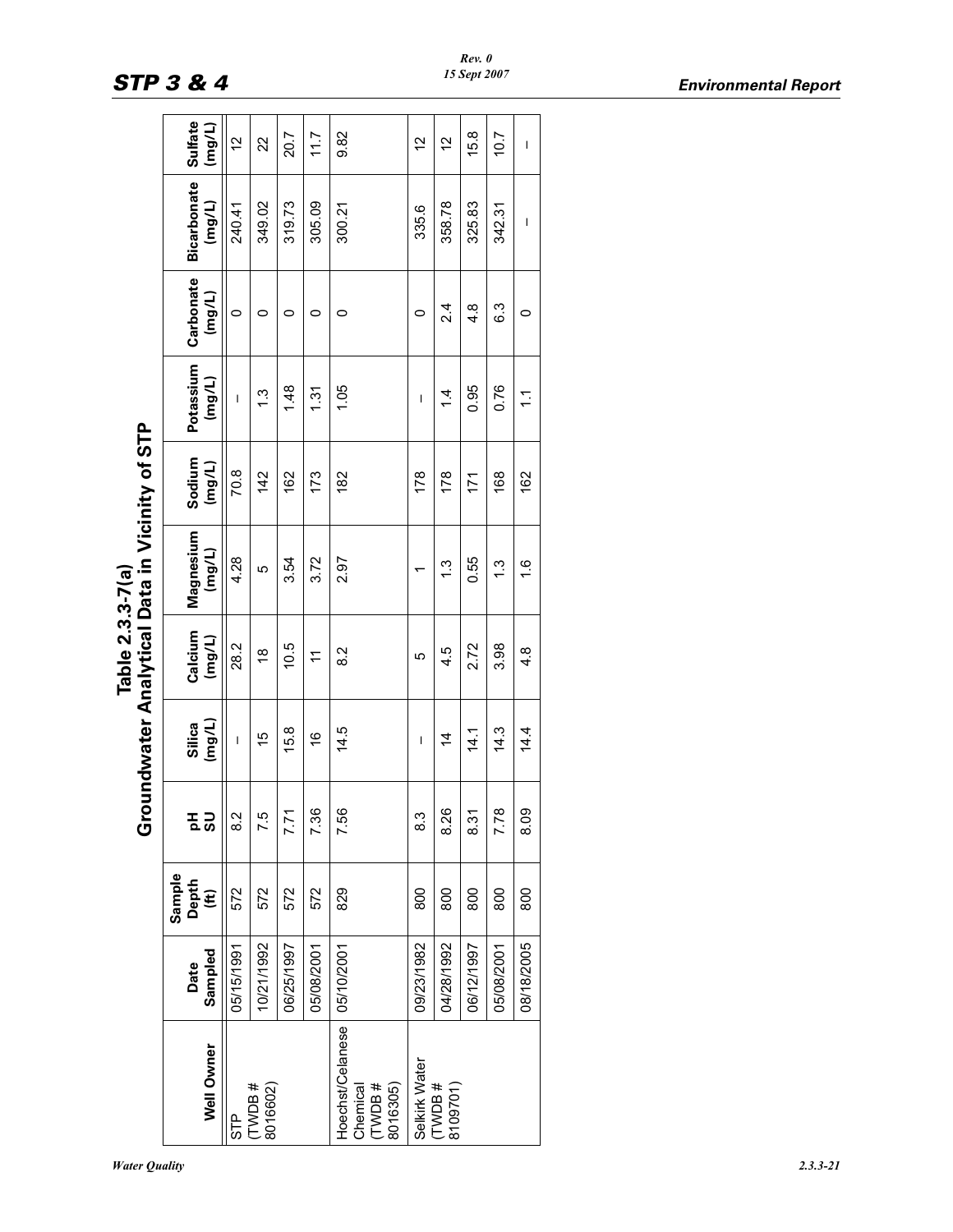|                  | $\frac{2}{5}$                                                   |
|------------------|-----------------------------------------------------------------|
| Table 2.3.3-7(b) | v of STP (Con<br>ıl Data in Vicinity<br>nalytica<br>ndwater An. |
|                  |                                                                 |

|                                                             |                       |                         |                        |                       | Table 2.3.3-7(b)  | Groundwater Analytical Data in Vicinity of STP (Continued) |                                    |                                               |                         |                               |                                            |
|-------------------------------------------------------------|-----------------------|-------------------------|------------------------|-----------------------|-------------------|------------------------------------------------------------|------------------------------------|-----------------------------------------------|-------------------------|-------------------------------|--------------------------------------------|
| Well Owner<br>ġ                                             | Sampled<br>Date       | Sample<br>Depth<br>(ft) | Chloride<br>(mg/L)     | Fluoride<br>$($ mg/L) | Nitrate<br>(mg/L) | Dissolved<br>Solids<br>(mg/L)                              | Specific<br>$($ µS/cm $)$<br>Cond. | Hardness<br>as C <sub>a</sub> CO <sub>3</sub> | Sodium<br>$\mathcal{S}$ | Absorption<br>Sodium<br>Ratio | Residual<br>N <sub>a</sub> CO <sub>3</sub> |
| STP                                                         | 05/15/1991            | 572                     | 33                     | 0.37                  | $\dot{4}$         | 268                                                        | ł                                  | 87                                            | 63                      | 3.28                          | 2.18                                       |
| #8016602)<br><b>TWDB</b>                                    | 10/21/1992            | 572                     | 45.5                   | 1.05                  | 2.66              | 424                                                        | 692                                | 65                                            | 82                      | 7.63                          | 4.41                                       |
|                                                             | 06/25/1997            | 572                     | $\sigma$<br>$\ddot{8}$ | 1.49                  | 50.18             | 441                                                        | 750                                | $\overline{0}$                                | 89                      | 11.04                         | 4.43                                       |
|                                                             | 05/08/2001            | 572                     | $\frac{50}{2}$         | 0.79                  | $-0.09$           | 476                                                        | 865                                | 42                                            | 89                      | 11.51                         | 4.15                                       |
| #8016305)<br>Celanese<br>Chemical<br>Hoechst<br><b>TWDB</b> | 05/10/2001            | 829                     | <u>st</u>              | 0.86                  | $-0.09$           | 487                                                        | 888                                | 32                                            | 92                      | 13.85                         | 4.27                                       |
| Selkirk Water                                               | 09/23/1982            | 800                     | \$                     | 0.9                   | 0.45              | 446                                                        | 830                                | $\overset{\circ}{\rightarrow}$                | 95                      | 19.01                         | 5.17                                       |
| (TWDB#<br>8109701)                                          | 04/28/1992            | 800                     | 54                     | 0.99                  | 0.18              | 445                                                        | 766                                | $\overset{\circ}{\rightarrow}$                | 95                      | 19.02                         | 5.63                                       |
|                                                             | 06/12/1997            | 800                     | 48.6                   | 0.88                  | 50.18             | 419                                                        | 719                                | တ                                             | 56                      | 24.73                         | 5.32                                       |
|                                                             | 05/08/2001            | 800                     | 57                     | 0.86                  | $-0.09$           | 431                                                        | 749                                | $\frac{5}{1}$                                 | 95                      | 18.7                          | 5.51                                       |
|                                                             | 08/18/2005            | 800                     | $\mathsf I$            | I                     | $\mathsf I$       | I                                                          | 735                                | 6)                                            | 95                      | 16.35                         | $\overline{1}$                             |
|                                                             | Reference $2.3.3$ -11 |                         |                        |                       |                   |                                                            |                                    |                                               |                         |                               |                                            |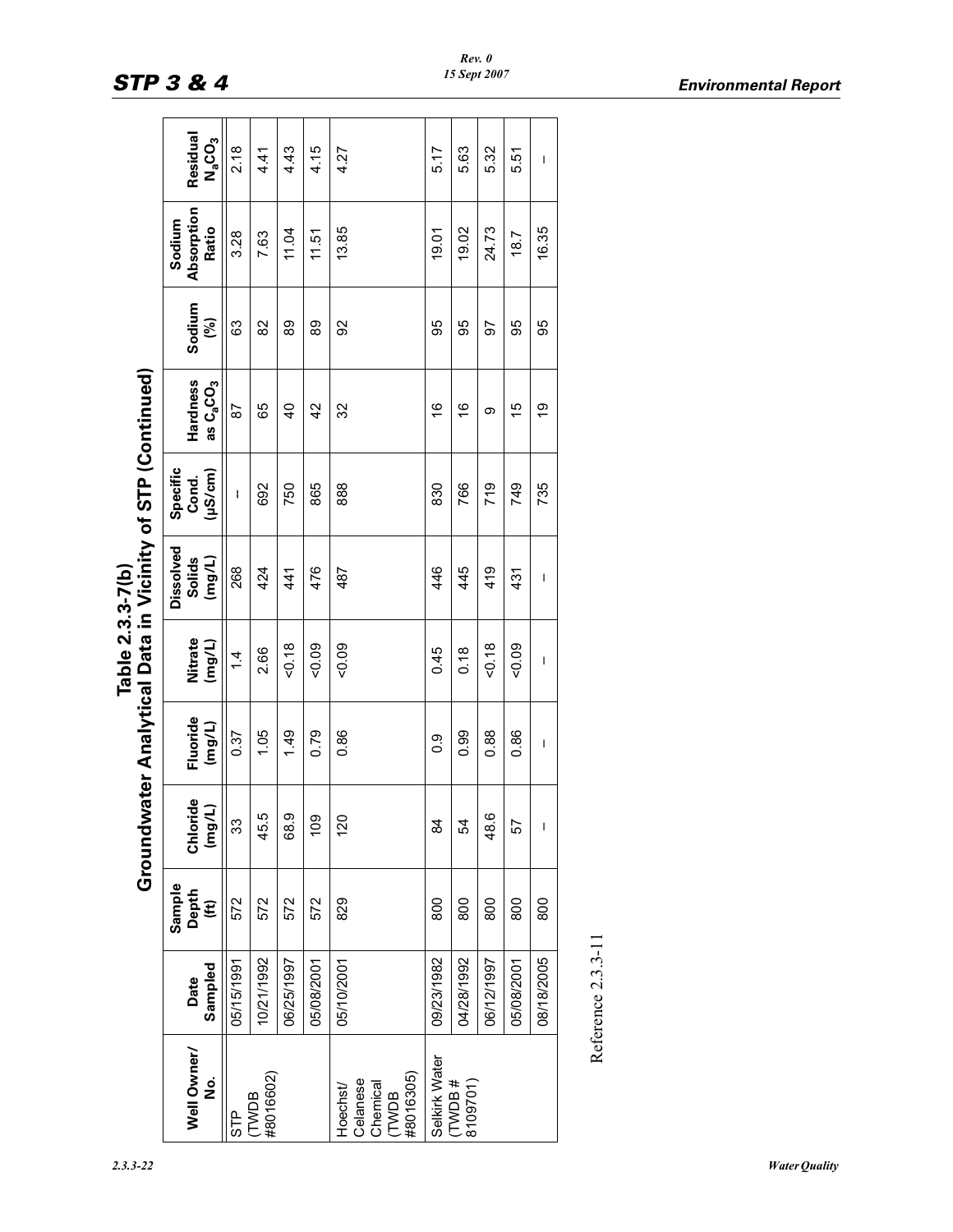|                                                                     | Units: PicoCuries per Kilogram | CONTROL LOCATIONS                           | MEAN (f)*          | RANGE               | $(1.4E+00-4.3E+00)$<br>$2.3E+00(13/13)$ | $- (0/4)$               | $- (0/13)$  | $- (0/13)$  | $- (0/13)$  | $- (0/13)$   | $- (0/13)$  | $- (0/13)$     | $- (0/13)$     | $- (0/13)$  | $- (0/13)$   | $- (0/13)$               | $- (0/13)$    |
|---------------------------------------------------------------------|--------------------------------|---------------------------------------------|--------------------|---------------------|-----------------------------------------|-------------------------|-------------|-------------|-------------|--------------|-------------|----------------|----------------|-------------|--------------|--------------------------|---------------|
|                                                                     |                                | <b>LOCATION WITH HIGHEST ANNUAL</b><br>MEAN | MEAN (f)*          | RANGE               | (1)4E+00+H4.7<br>$2.3E+00(13/13)$       | I                       | I           | I           | T           | I            | ı           | $\overline{1}$ | $\overline{1}$ | I           | I            | $\overline{\phantom{a}}$ | I             |
| Table 2.3.3-8                                                       |                                |                                             | LOCATION           | INFORMATION         | 14 miles NNE<br>(#228)                  | I                       | I           | I           | T           | I            | I           | I              | I              | ı           | I            | ı                        | I             |
| 2005 Radiological Environmental Monitoring Program Analysis Summary |                                | <b>LOCATIONS</b><br><b>INDICATOR</b>        | MEAN (f)*          | RANGE               | $(1.2E+00-3.0E+00)$<br>$1.8E+00(12/13)$ | $- (0/4)$               | $- (0/13)$  | $- (0/13)$  | $- (0/13)$  | $-(0/13)$    | $- (0/13)$  | $- (0/13)$     | $- (0/13)$     | $- (0/13)$  | $- (0/13)$   | $- (0/13)$               | $-(0/13)$     |
|                                                                     |                                | <b>LOWER</b>                                | LIMIT OF           | <b>DETECTION</b>    | $1.8E + 00$                             | $2.6E + 02$             | $3.2E + 00$ | $2.0E + 00$ | $1.9E + 00$ | $1.8E + 00$  | $4.9E + 00$ | $1.8E + 00$    | $1.9E + 00$    | $4.0E + 00$ | $3.3E + 00$  | $2.2E + 00$              | $3.1E + 00$   |
|                                                                     | Drinking Water                 | <b>TOTAL ANALYSES</b>                       | <b>/NONROUTINE</b> | <b>MEASUREMENTS</b> | 26/0                                    | 8/0                     | 26/0        | 26/0        | 26/0        | 26/0         | 26/0        | 26/0           | 26/0           | 26/0        | 26/0         | 26/0                     | 26/0          |
|                                                                     | Medium:                        | <b>ANALYSIS</b>                             | TYPE               |                     | Gross Beta                              | Hydrogen-3<br>(tritium) | lodine-131  | Cesium-134  | Cesium-137  | Manganese-54 | $lron-59$   | Cobalt-58      | Cobalt-60      | Zinc-65     | Zirconium-95 | Niobium-95               | Lanthanum-140 |

 $\mathbf{\overline{u}}$ 

T ┱

 $\mathsf{r}$ 

 $\overline{\phantom{a}}$  $\overline{\phantom{a}}$   $\blacksquare$ 

┱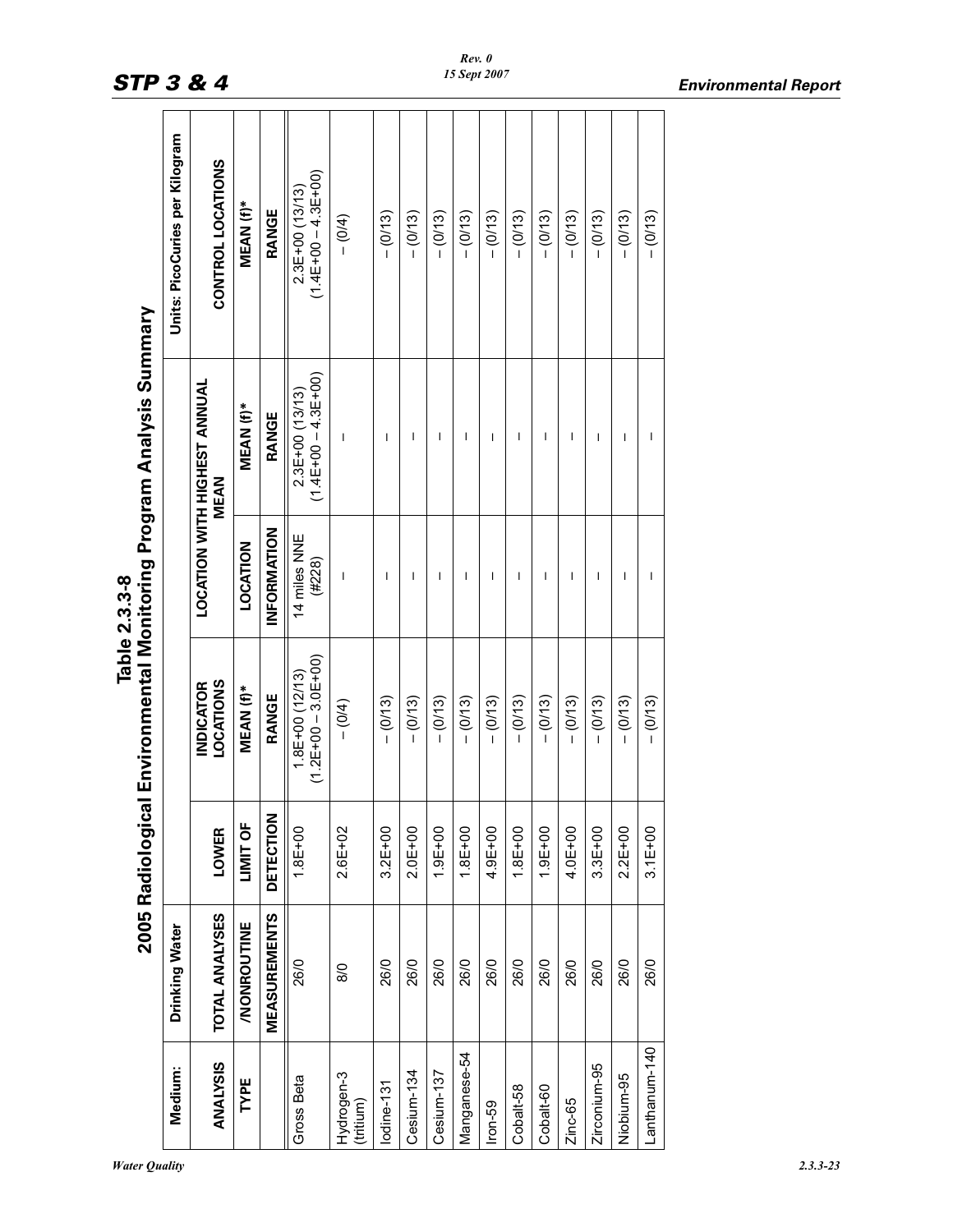|                                                                           | Units: PicoCuries<br>per Kilogram  | <b>LOCATIONS</b><br><b>CONTROL</b>       | MEAN (f)*               | <b>RANGE</b>        | no samples                                  | no samples     | no samples  | no samples  | no samples               | no samples  | no samples  | no samples  | no samples  | no samples   | no samples     | no samples    |
|---------------------------------------------------------------------------|------------------------------------|------------------------------------------|-------------------------|---------------------|---------------------------------------------|----------------|-------------|-------------|--------------------------|-------------|-------------|-------------|-------------|--------------|----------------|---------------|
|                                                                           |                                    | <b>LOCATION WITH HIGHEST ANNUAL MEAN</b> | MEAN (f)*               | RANGE               | $(1.0E+03 - 1.6E+03)$<br>$1.2E + 03(6/6)$   | I              | I           | I           | $\overline{\phantom{a}}$ | ı           | I           | ı           | T           | I            | I              | $\mathsf I$   |
|                                                                           |                                    |                                          | LOCATION                | INFORMATION         | 3.8 miles S<br>(#235)                       | $\overline{1}$ | I           | I           | $\overline{1}$           | T           | I           | T           | T           | I            | $\overline{1}$ | T             |
| ogical environmental Monitoring Program Analysis Summary<br>Table 2.3.3-9 |                                    | INDICATOR LOCATIONS                      | MEAN (f)*               | RANGE               | $(1.0E+0.3 - 1.6E+0.3)$<br>$1.2E + 03(6/6)$ | $- (0/6)$      | $- (0/6)$   | $- (0/6)$   | $- (0/6)$                | $- (0/6)$   | $- (0/6)$   | $- (0/6)$   | $- (0/6)$   | $- (0/6)$    | $- (0/6)$      | $- (0/6)$     |
|                                                                           | (On site test well)<br>Groundwater | <b>LOWER</b>                             | <b>UF</b><br><u>imi</u> | DETECTION           | $2.6E + 02$                                 | $5.3E + 00$    | $1.9E + 00$ | $1.8E + 00$ | $1.7E + 00$              | $5.4E + 00$ | $1.8E + 00$ | $1.7E + 00$ | $3.6E + 00$ | $3.2E + 00$  | $2.2E + 00$    | $4.1E + 00$   |
| 2005 STP Site Radiol                                                      |                                    | <b>TOTAL ANALYSES</b>                    | /NONROUTINE             | <b>MEASUREMENTS</b> | 6/0                                         | 6/0            | 6/0         | o 9         | 6/0                      | 6/0         | 6/0         | 6/0         | 6/0         | 6/0          | 6/0            | 6/0           |
|                                                                           | Medium:                            | <b>ANALYSIS</b>                          | TYPE                    |                     | Hydrogen-3<br>(tritium)                     | lodine-131     | Cesium-134  | Cesium-137  | Manganese-54             | $lron-59$   | Cobalt-58   | Cobalt-60   | Zinc-65     | Zirconium-95 | Niobium-95     | Lanthanum-140 |

*Rev. 0 15 Sept 2007*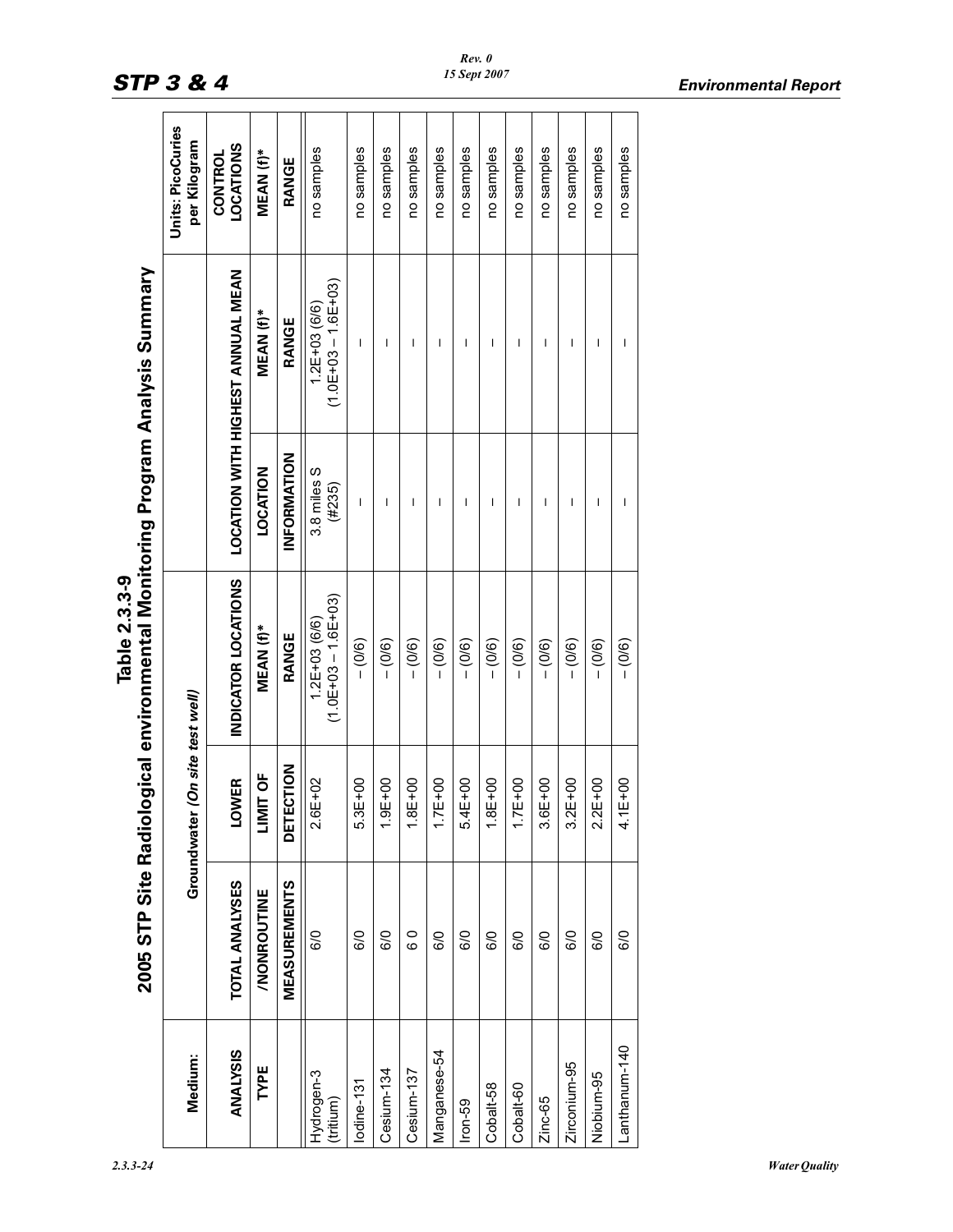|                                                                            |                                                     | COLLECTION<br>DATE | 08/21/06                       | T                                  | I                                  | $\overline{\phantom{a}}$             | I                                    | $309$<br>444                        | I                                | $\overline{\phantom{a}}$          |
|----------------------------------------------------------------------------|-----------------------------------------------------|--------------------|--------------------------------|------------------------------------|------------------------------------|--------------------------------------|--------------------------------------|-------------------------------------|----------------------------------|-----------------------------------|
|                                                                            |                                                     |                    | <b>LSN</b>                     | T                                  | I                                  | $\mathsf I$                          | I                                    | 41413<br>41414                      | I                                | I                                 |
|                                                                            |                                                     | COLLECTION<br>DATE | 05/03/06                       | T                                  | T                                  | $\overline{\phantom{a}}$             | I                                    |                                     | I                                | I                                 |
|                                                                            |                                                     |                    | <b>NST</b>                     | I                                  | I                                  | $\overline{\phantom{a}}$             | $\overline{\phantom{a}}$             |                                     | I                                | I                                 |
|                                                                            | <b>Tritium Activity Level</b><br>(picocuries/Liter) |                    | 04/27/06                       | ı                                  | I                                  | $\mathbf{I}$                         | T                                    | 340                                 | I                                | I                                 |
|                                                                            |                                                     |                    | <b>LSN</b>                     | I                                  | I                                  | $\mathbf{I}$                         | I                                    | 40751                               | T                                | I                                 |
| Tritium Results in STP Controlled Area Groundwater Wells<br>Table 2.3.3-10 |                                                     | COLLECTION<br>DATE | 4/10/2006<br>week of           | 110                                | dTP                                | dTP                                  | dTP                                  | 593                                 | dTP                              | dTP                               |
|                                                                            |                                                     |                    | <b>LSN</b>                     | 40689                              | 40690                              | 40691                                | 40692                                | 40693                               | 40693                            | 40695                             |
|                                                                            |                                                     |                    | <b>COORDINATES</b><br>GPS      | 28° 44.770<br>96° 00.435           | 28° 46.636<br>96° 00.416           | 96° 04.964<br>28° 44.821             | 28° 45.832<br>96° 04.863             | 96° 04.856<br>28° 45.831            | 96° 02.425<br>28° 44.467         | 28° 45.182<br>96° 00.208          |
|                                                                            |                                                     |                    | <b>DESCRIPTION</b><br>LOCATION | #415 depth 110'<br>Piezometer Well | #417 depth 100'<br>Piezometer Well | #421-02 depth 80'<br>Piezometer Well | #435-01 depth 50'<br>Piezometer Well | #35-02 depth 50'<br>Piezometer Well | Piezometer Well<br>#37 depth 74' | Piezometer Well<br>#446 depth 78' |
|                                                                            |                                                     |                    | STATION<br>CODE                | 255                                | 256                                | 257                                  | 258                                  | 259                                 | 260                              | 261                               |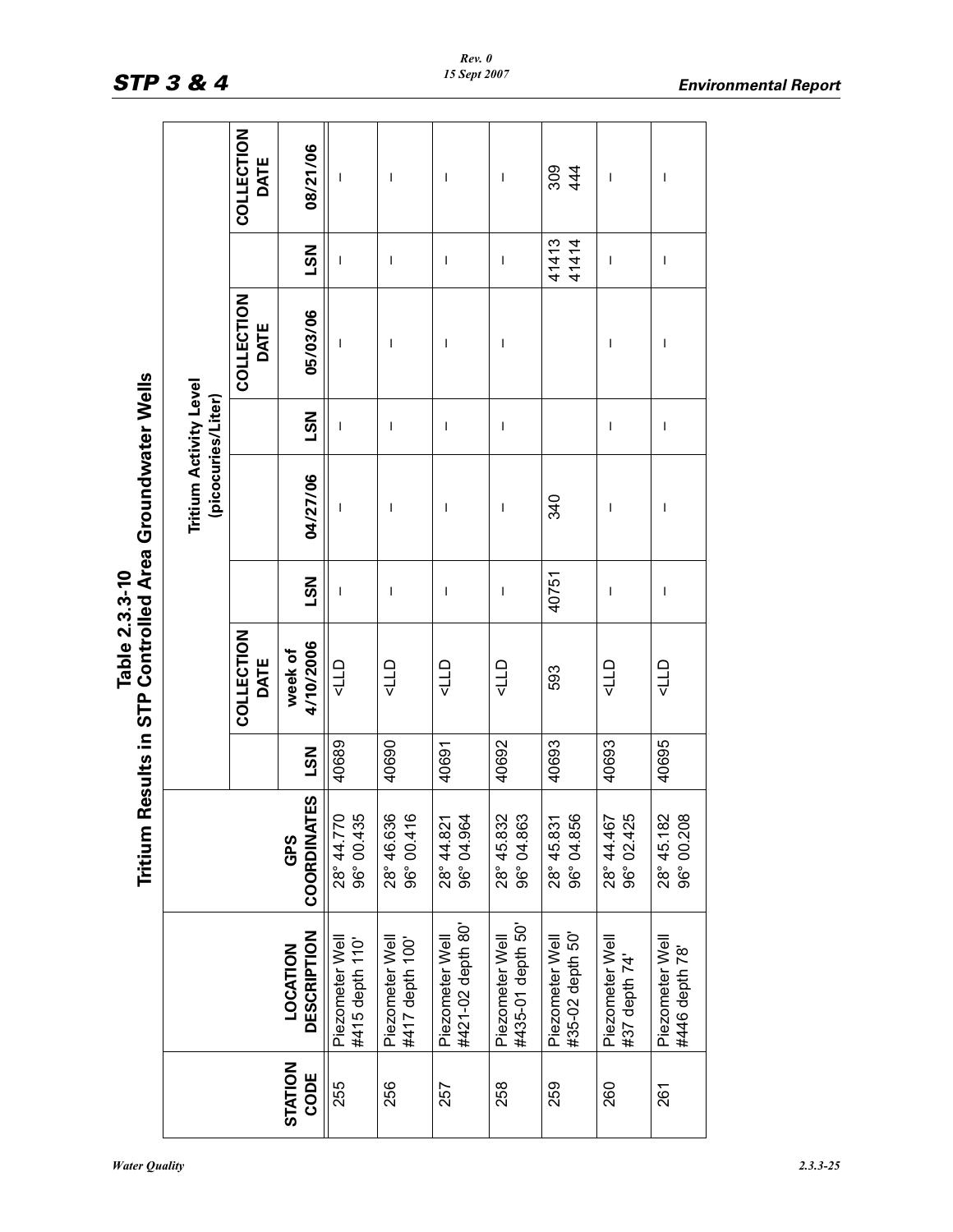| Jells (C<br>٦<br>Table 2.3.3-10 |  | <b>1 Results in STP Controlled Area Groundwate</b> |  |
|---------------------------------|--|----------------------------------------------------|--|
|                                 |  |                                                    |  |
|                                 |  |                                                    |  |
|                                 |  |                                                    |  |
|                                 |  |                                                    |  |
|                                 |  |                                                    |  |
|                                 |  |                                                    |  |

|                                                                      |                                                     | COLLECTION<br>DATE | 08/21/06                       | $\overline{\phantom{a}}$                          | $\overline{\phantom{a}}$                          | $\overline{\phantom{a}}$            | I                                        | I                                   | I                                                    | I                              |
|----------------------------------------------------------------------|-----------------------------------------------------|--------------------|--------------------------------|---------------------------------------------------|---------------------------------------------------|-------------------------------------|------------------------------------------|-------------------------------------|------------------------------------------------------|--------------------------------|
|                                                                      |                                                     |                    | <b>NST</b>                     | $\mathbf{I}$                                      | $\overline{\phantom{a}}$                          | $\overline{\phantom{a}}$            | I                                        | I                                   | $\overline{\phantom{a}}$                             | $\overline{\phantom{a}}$       |
|                                                                      |                                                     | COLLECTION<br>DATE | 05/03/06                       | $\mathbf{I}$                                      | $\overline{\phantom{a}}$                          | I                                   | ı                                        | I                                   | I                                                    | I                              |
|                                                                      |                                                     |                    | <b>NST</b>                     | $\overline{\phantom{a}}$                          | $\overline{\phantom{a}}$                          | $\overline{\phantom{a}}$            | T                                        | I                                   | I                                                    | I                              |
|                                                                      | <b>Tritium Activity Level</b><br>(picocuries/Liter) |                    | 04/27/06                       | $\overline{\phantom{a}}$                          | $\overline{\phantom{a}}$                          | I                                   | ı                                        | I                                   | ı                                                    | I                              |
|                                                                      |                                                     |                    | <b>LSN</b>                     | $\overline{\phantom{a}}$                          | $\overline{\phantom{a}}$                          | $\overline{\phantom{a}}$            | T                                        | $\overline{1}$                      | $\overline{\phantom{a}}$                             | $\overline{\phantom{a}}$       |
| Table 2.3.3-10                                                       |                                                     | COLLECTION<br>DATE | 4/10/2006<br>week of           | dTP                                               | dTP                                               | <b>CTP</b>                          | obstruction in well pipe<br>NOT SAMPLED- | dTP                                 | dTP                                                  | dTP                            |
|                                                                      |                                                     |                    | <b>LSN</b>                     | 40696                                             | 40697                                             | 40698                               |                                          | 40699                               | 40700                                                | 40701                          |
| Tritium Results in STP Controlled Area Groundwater Wells (Continued) |                                                     |                    | ES<br>E<br>COORDINAT<br>GPS    | 28° 45.183<br>96° 00.209                          | 28° 46.196<br>96° 00.235                          | 96° 00.235<br>28° 46.197            | 28° 48.178<br>96° 03.337                 | 28° 48.177<br>96° 03.33             | 28° 00.000<br>96° 00.000                             | 28° 00.000<br>96° 00.000       |
|                                                                      |                                                     |                    | <b>DESCRIPTION</b><br>LOCATION | Piezometer Well #<br>446A depth 40'<br>North pipe | Piezometer Well #<br>447 depth 104'<br>South Pipe | Piezometer Well #<br>447A depth 46' | Piezometer Well #<br>602 depth 80'       | Piezometer Well #<br>602A depth 40' | Windmill North of<br>near Well #417<br>Heavy Haul Rd | Windmill East of<br><b>MCR</b> |
|                                                                      |                                                     |                    | STATION<br>CODE                | 262                                               | 263                                               | 264                                 | 265                                      | 266                                 | 267                                                  | 268                            |